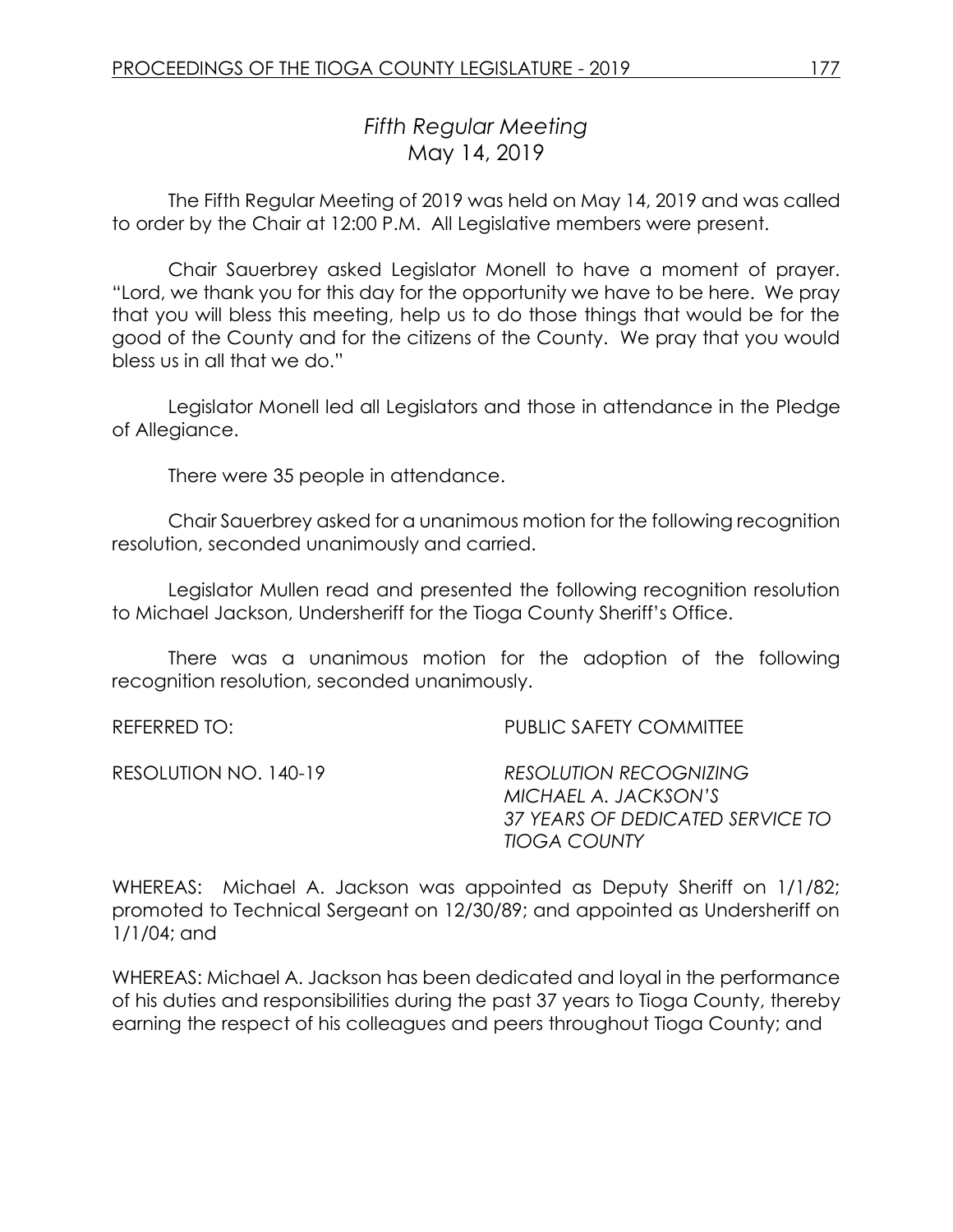WHEREAS: Michael A. Jackson was instrumental in the financial aspects of the Sheriff's Office and his contributions to the daily operation of the Sheriff's Office will be sorely missed; and

WHEREAS: Michael A. Jackson will retire from the Tioga County Sheriff's Office on May 25, 2019; therefore be it

RESOLVED: That the Tioga County Legislature, on its own behalf, as well as on behalf of the citizens of Tioga County, express sincere gratitude to Michael A. Jackson for his more than 37 years of dedicated and loyal service to the residents of Tioga County; and be it further

RESOLVED: That this resolution be spread upon the minutes of this meeting and a certified copy be presented to this outstanding employee, Michael A. Jackson.

### ROLL CALL VOTE

Unanimously Yes – Legislators Monell, Mullen, Sauerbrey, Roberts, Standinger, Sullivan, Weston, Balliet and Hollenbeck.

No – None.

Absent – None.

#### RESOLUTION ADOPTED UNANIMOUSLY.

Legislator Mullen spoke. "If you don't know me I am a man of few words. I can tell you when Sheriff Howard was elected Sheriff there was a lot of speculation over at the Trooper Barracks who was going to be his Undersheriff and when he named Mike there was a sigh of relief across the river because Mike always worked well with the other agencies and he was a professional. There was many a time that we Troopers we needed some equipment and most people don't' know this Mike also oversees Stop DWI and some of the fine money goes to buy equipment. Mike was so gracious back in the day that we got all the PDTs, the portable breath tests for the troop cars, Mike got them for us and rechargeable flashlights and much of the equipment that the State Police just did not issue, but came to the State Police and troopers that patrol Tioga County through Mike's own efforts.

"Personally I appreciate that because I was able to keep up and not get in trouble with the man. That speaks volumes about who Mike is and I can tell you when I became a Legislator and Chair of Public Safety I then came to know how much Mike actually does and it is amazing, it really is, and now retired Captain Tim Jewell said "if you want to know what is being spent, ask Mike Jackson because he has got spreadsheets for everything and he knows exactly what is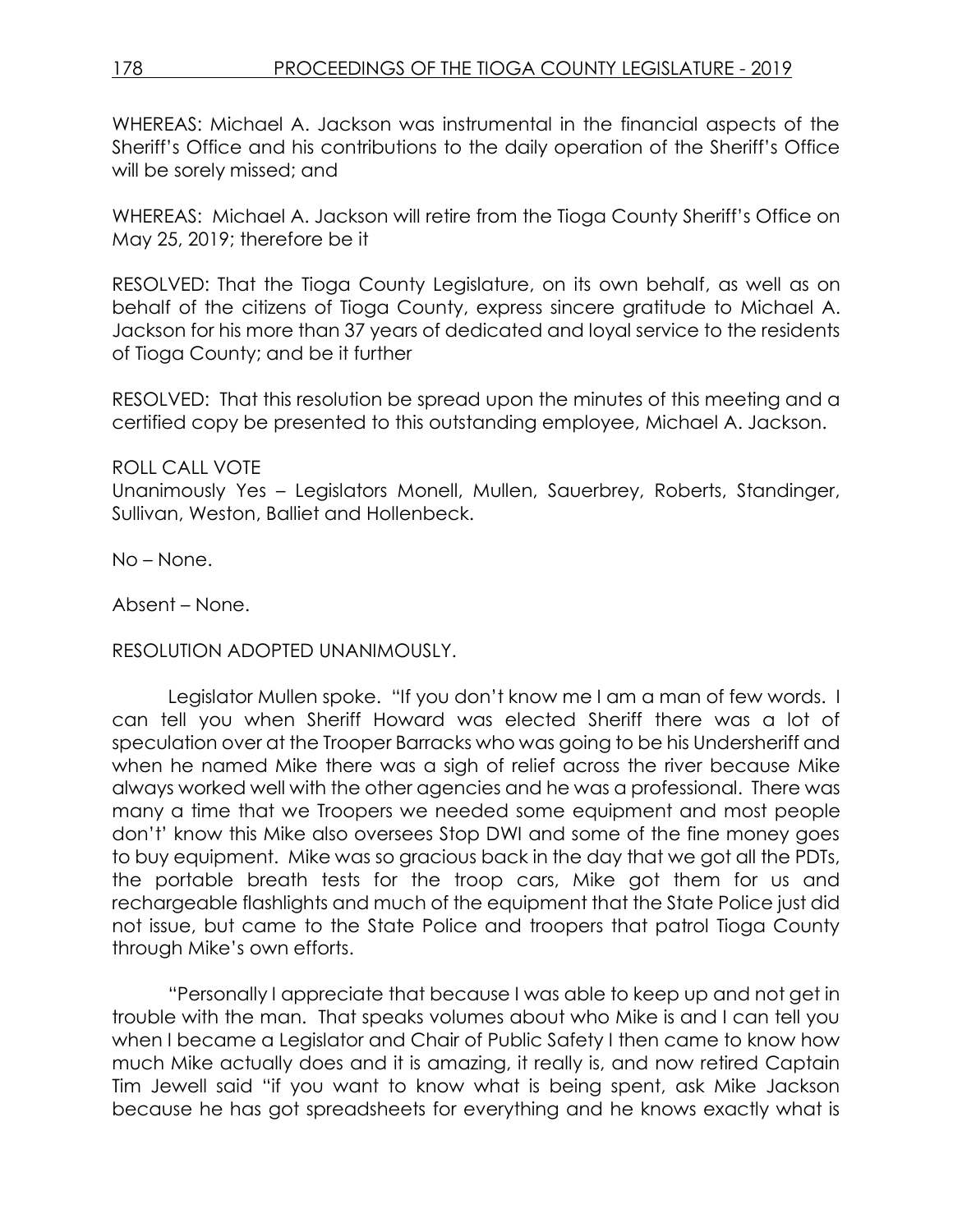going on, and you will never have to worry about a penny missing because Mike will find that plus a nickel" and it is true. I am going to miss you, I know many people are going to miss you. I appreciate all you have done during my time as Legislator because whenever there was a problem that came up and we have had several phone calls over the last few years about budget and personnel issues, full time Correction Officers in the jail and how that process went forward, I was always able to talk to Mike and come from a different perspective and he was always willing to meet you halfway, but never without keeping public safety and what is good for the people his number one priority and I mean that sincerely. Thank you Mike, appreciate it."

Sheriff Howard spoke. "There is a lot I could say and a lot I should not say, but I will say this I have been friends with Mike for over 37 years, I knew him before he even started working for the Sheriff's Office. The last 15 years and 5 months he has been my Undersheriff. I think we worked well together. A couple of weeks ago we talked about this resolution, we talked about today, and he made me promise not to say anything, so I will not say anything other than thank you Mike Jackson for the 37 years of service to the County and the last 15 years, 5 months, 3 weeks, 2 days of being my Undersheriff. You will be missed. One thing we did on day one on January 1, 2000 forward there would never be any secrets between us and it has been that way ever since so thank you."

Mike Jackson, Undersheriff, spoke. "I am going to keep it just as short I guess. I want to thank the Legislature for all the years. It has been a really really great career. I remember when I got out of the Military I did not think I was going to go into Law Enforcement, but when I got out there was a law that said you could not collect unemployment so I had to find a job and I was out eight days and Paul Rhodes, many of you remember him, said hey we have an opening down in the jail and I said great. I sort of landed and grew into the position. I am definitely going to miss my family. Not to work, it is time, but I do want to thank Sheriff Howard for believing in me and appointing me Undersheriff. It has been a challenge, but it has been very rewarding and we have one hell of an office, great people. Thank you."

Chair Sauerbrey asked Legislator Sullivan to read and present the following Proclamation on Employee Recognition and Appreciation Week.

Legislator Sullivan spoke. "Good afternoon everyone. This is in recognition of all the employees of Tioga County and especially those who are celebrating milestone anniversaries, 25 year anniversaries and 30 year anniversaries. I call them milestones because to me I consider that a very great achievement in one's life. We celebrate graduations from high school, graduations from college because students dedicate themselves to learn and study, and achieve their diploma, degrees, what have you. As adults however we don't often get the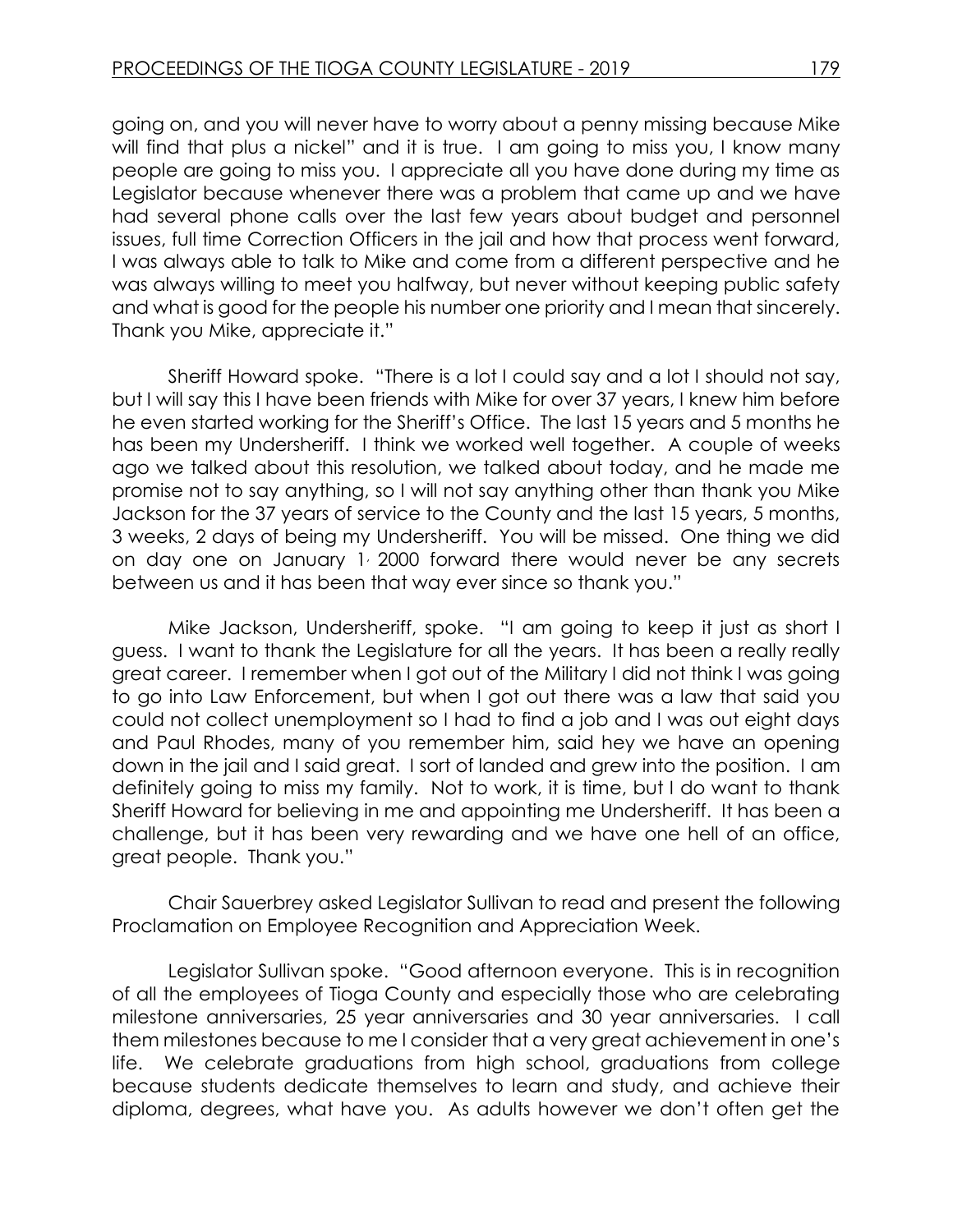same kinds of recognition and to spend one's almost entire adult life pursuing their career, being successful at it, and at the same time marrying, raising children, juggling their household budget, and I think that speaks volumes as to why I consider it a milestone and I hope the 12 honorees today will feel the same way and take a sense of pride in that."

### PROCLAMATION

WHEREAS: The mission and services of Tioga County depend heavily on the tireless contributions of its dedicated employees; and

WHEREAS: The Tioga County Legislature wishes to recognize the efforts of all Tioga County employees; and

WHEREAS: The Employee Recognition Committee was created to provide a mechanism to show our appreciation for the Employees of Tioga County; and

WHEREAS: Those employees who have served for more than 25 years have shown a steadfast commitment to serving the well-being of the residents of Tioga County, and should be recognized by those whom they have served; and

WHEREAS: The Tioga County Legislature would like to especially recognize the following employees who have attained 25 and 30 years since last year's ceremonies:

| Name                 | Department              | Years |
|----------------------|-------------------------|-------|
| David S. Ayers       | <b>Public Works</b>     | 30    |
| Stephanie Carrigg    | Law                     | 30    |
| Susan Fortier        | <b>Sheriff's Office</b> | 30    |
| Greg Hall            | <b>Sheriff's Office</b> | 30    |
| Rita Hollenbeck      | Treasurer's Office      | 30    |
| Kristen Kallin       | Probation               | 30    |
| <b>Beth Ayers</b>    | <b>Social Services</b>  | 25    |
| Linda Beers          | Mental Hygiene          | 25    |
| Alan Bobier          | <b>Sheriff's Office</b> | 25    |
| <b>Cathy Haskell</b> | Legislature             | 25    |
| <b>Todd Kopalek</b>  | Public Health           | 25    |
| James McFadden       | Treasurer's Office      | 25    |

NOW THEREFORE, THE TIOGA COUNTY LEGISLATURE does hereby proclaim and designate the week of May 20th – 24th, 2019 as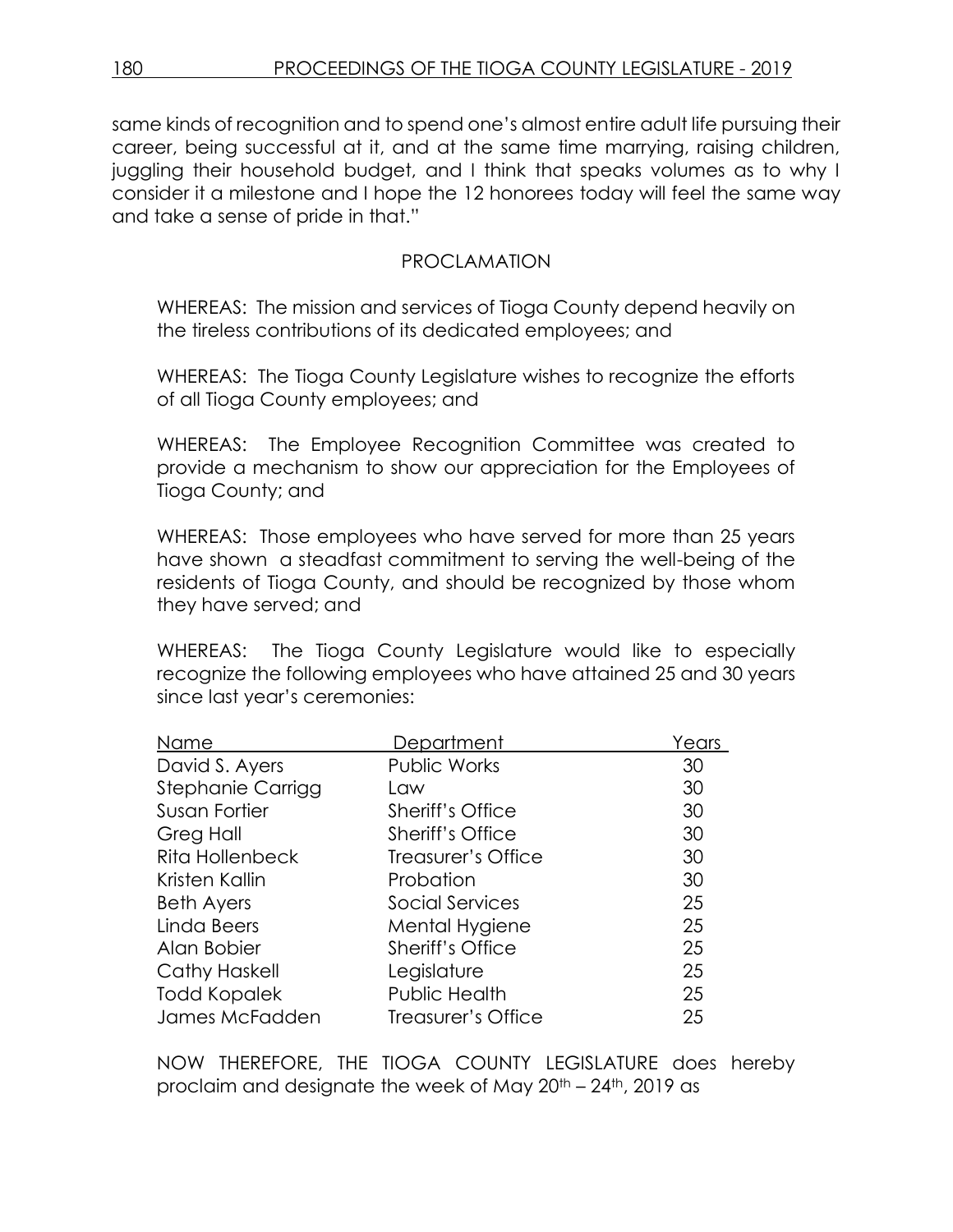### EMPLOYEE RECOGNITION AND APPRECIATION WEEK

In the County of Tioga, New York, and call upon our citizens to join in recognizing these dedicated employees.

Legislator Sullivan spoke. "I note that not all of the 12 honorees could be here today, but those of you who are when I call your name please come forward and I will give the honorees a copy of the Proclamation."

Chair Sauerbrey asked Legislator Standinger to read and present the following Proclamation on American Stroke Month in Tioga County to Lisa McCafferty, Public Health Director.

Legislator Standinger spoke. "First of all I am going to admit that I am violating protocol somewhat. I am wearing this red shirt because it is stroke awareness month and since I was a recipient of a stroke I take this matter to heart, so I am going to go ahead and read it."

### COUNTY OF TIOGA EXECUTIVE PROCLAMATION

WHEREAS: Stroke is a leading cause of serious long-term disability and the fifth leading cause of death in the United States, killing over 140,000 people nationwide and more than 20 citizens of Tioga County each year; and

WHEREAS: Stroke prevalence is projected to increase by 20.5% between 2012 and 2030 and the direct medical costs in the U.S. for treating stroke are expected to increase by 158% from \$71 billion in 2012 to \$183 billion by 2030; and

WHEREAS: Warning signs of stroke include sudden numbness or weakness of the face, arm or leg, especially on one side of the body; sudden confusion, trouble speaking or understanding; sudden trouble seeing in one or both eyes; sudden trouble walking, dizziness, loss of balance or coordination; and sudden severe headache with no known cause; and

WHEREAS: Americans are more aware of the risk factors and warning signs for stroke than in the past, but according to a recent survey, one-third of adults cannot identify any symptoms; and

WHEREAS: Studies show that the quick actions by EMS professionals are instrumental in saving lives from stroke and producing better outcomes for stroke survivors, but more than a third of stroke patients fail to use EMS; and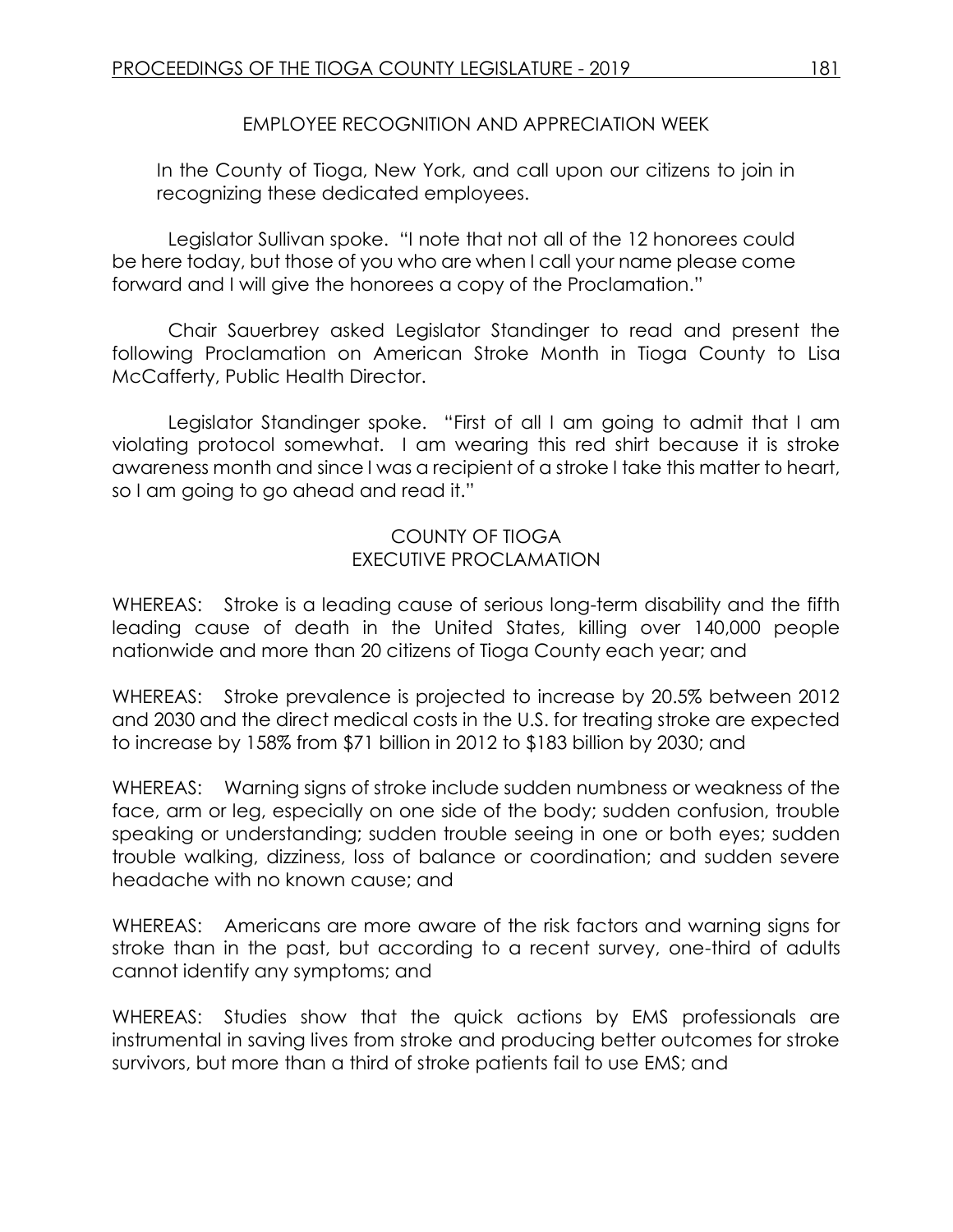WHEREAS: New and effective treatments have been developed to treat and minimize the severity and damaging effect of strokes, but much more research is needed, therefore

THE TIOGA COUNTY LEGISLATURE does hereby proclaim the month of May 2019 as:

### *AMERICAN STROKE MONTH IN TIOGA COUNTY*

and urges all the citizens of our County to familiarize themselves with the risk factors associated with stroke, recognize the warning signs and symptoms of the F.A.S.T. protocol (Face, Arms, Speech, Time), and at the first signs of a stroke dial 9-1-1 immediately so that we might begin to reduce the devastating effects of stroke on our population.

Legislator Standinger spoke. "I do want to say that I was very fortunate that I was able to call someone who came and recognized I was having a medical problem 10 years ago and as a result of that I am here today. Some people might not be happy with that, but so what I am here as a result of someone recognizing a medical problem. It is very important to recognize any of these symptoms. I can tell you I had no idea what was happening to me until I had someone sticking needles in my arm telling me I was having a stroke and believe me that is no fun."

Lisa McCafferty, Public Health Director, spoke. "Good afternoon everyone. Thank you Legislator Standinger, we really appreciate your efforts to raise awareness about stroke. It is serious. It is significant. I do not want to be depressing on this nice rainy day, but this is something that can impact anyone, anywhere, anytime. To that end you will see Public Health Department we are going to be messaging a lot on the face, arm, speech and time, the F.A.S.T all over the place, so pay attention and hopefully we can help people save lives. Thank you."

Chair Sauerbrey noted the following Proclamation on Mental Health Awareness Month & Children's Mental Health Week.

#### **2019 PROCLAMATION**

#### *Mental Health Awareness Month & Children's Mental Health Week*

WHEREAS: The citizens of Tioga County value the overall health and well-being of all the residents of Tioga County they are proud to support the observance of Mental Health Awareness Month and Children's Mental Health Week; and

WHEREAS: Mental Health is essential to everyone's overall health and well-being; and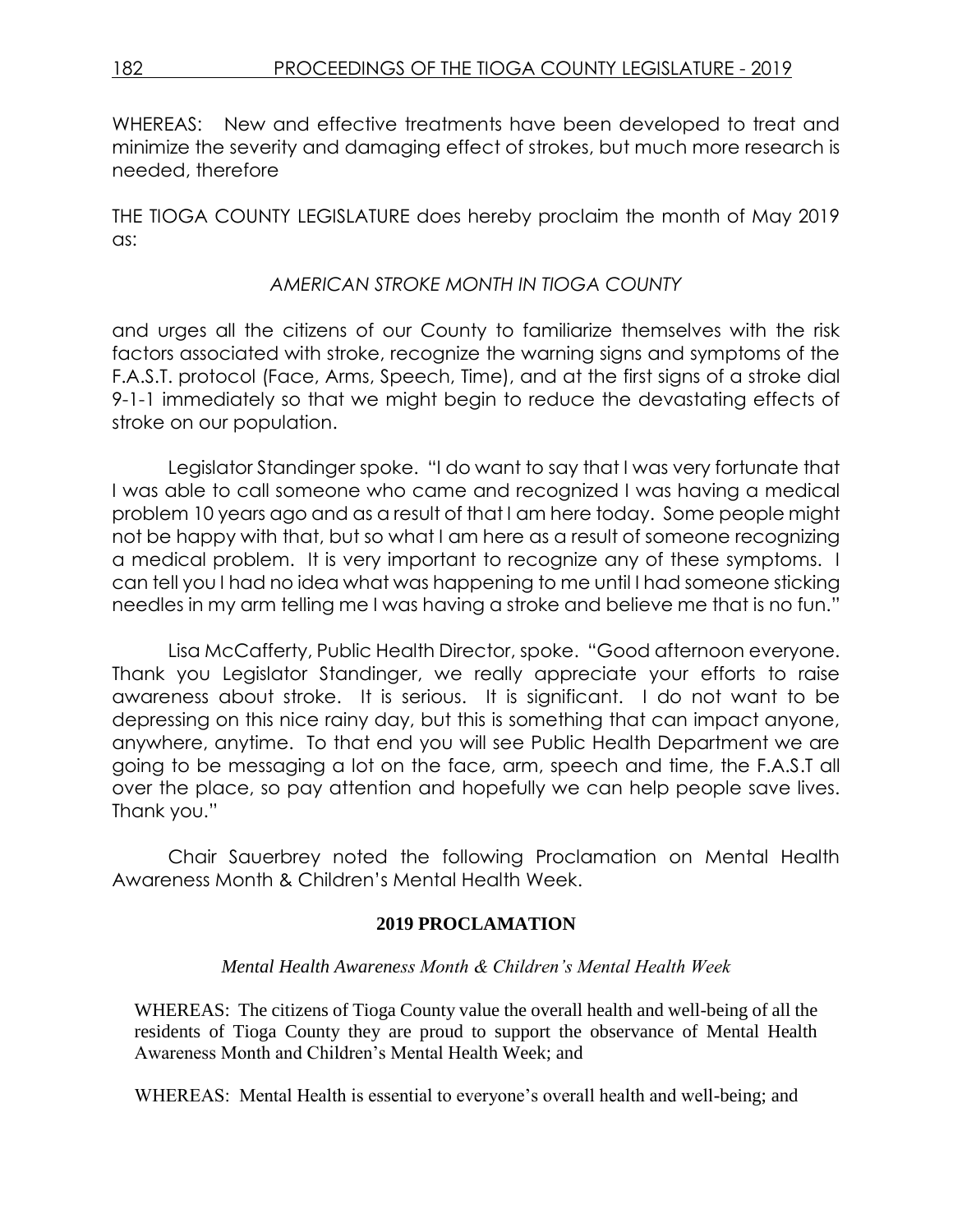WHEREAS: Mental illness is the leading illness-related cause of disability, a major cause of death through suicide, a factor in school failure, a contributor of poor overall health, incarceration, and homelessness; and

WHEREAS: Mental illness in adults and serious emotional and mental health disorders in children and youth are real and treatable; and

WHEREAS: There is evidence that early intervention, family-centered care for children, and person centered treatment for adults can result in reduction and management of symptoms such that individuals with mental illness can live full, productive and meaningful lives in their communities; and

WHEREAS: Children and youth with mental health challenges, along with their families, deserve access to services and supports that are family driven, youth guided and culturally appropriate; and

WHEREAS: There is an expectation of hope, healing and recovery for the citizens of Tioga County who experience symptoms of mental illness, and

WHEREAS: Tioga County has made a commitment to a community-based system of care that promotes values of acceptance, dignity and social inclusion for individuals of all ages; therefore

THE TIOGA COUNTY LEGISLATURE does hereby ask all residents of our county to join in declaring May 2019 as *Mental Health Awareness Month* and May 5th – 11th, 2019 as *Children's Mental Health Week* in Tioga County.

Chair Sauerbrey noted the following Proclamation on Foster Care Recognition Month.

### **FOSTER CARE RECOGNITION MONTH PROCLAMATION**

WHEREAS: The Tioga County foster family serves as a source of safety, love, selfesteem and support for children in Tioga County; and

WHEREAS: There are 29 children in foster care in Tioga County, 20 of these children are in foster homes, with 6 being in relative foster home placements; and

WHEREAS: We have 18 certified foster homes in Tioga County with 5 of them being approved relative homes; and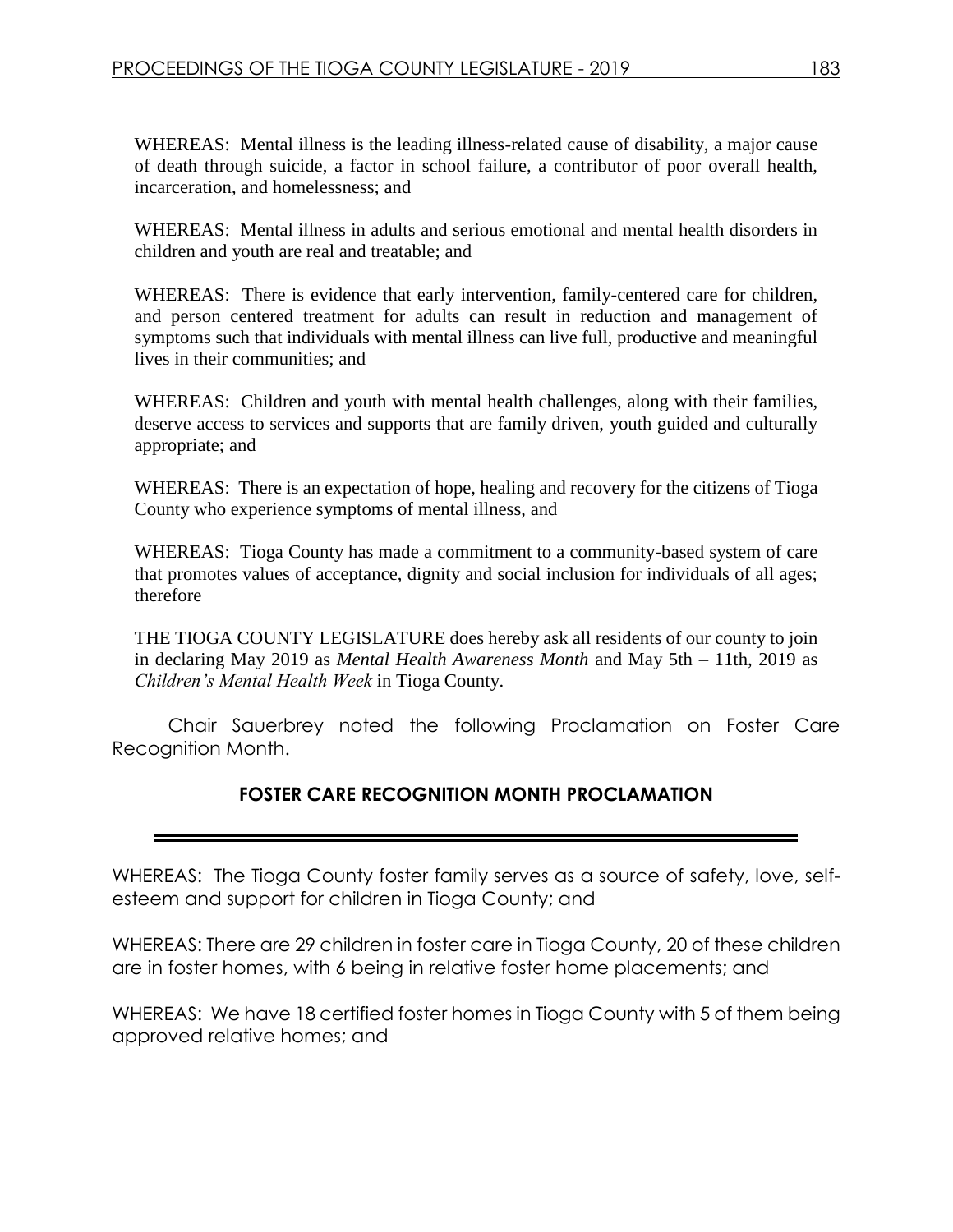WHEREAS: Numerous public and private agencies work to increase the public's awareness of the needs of children in foster care, and the enduring and valuable contribution of foster parents; and

WHEREAS: It is appropriate to recognize all those who volunteer their talents and energies on behalf of children in foster care, the foster parents who serve these children and the professional staff dedicated to ensuring these children have a stable and safe foster family environment; now therefore

THE TIOGA COUNTY LEGISLATURE hereby Proclaims May 2019, as

## **FOSTER CARE RECOGNITION MONTH**

in Tioga County and call upon all citizens, community agencies, religious organizations, medical facilities and businesses to increase their participation in our efforts to recognize foster parents in Tioga County.

Chair Sauerbrey noted the following Proclamation on Elder Abuse Prevention Month.

### **PROCLAMATION**

WHEREAS: People who are elderly or have disabilities have contributed to the general welfare of Tioga County by helping to preserve customs, convictions, and traditions of many people from diverse backgrounds; and

WHEREAS: These residents are vital and integral members of our society and their wisdom and experience have enriched our lives; and

WHEREAS: The health and well-being of disabled and elderly people in our county should be one of our highest priorities and of concern to all Americans; and

WHEREAS: People who are elderly or have disabilities are among the most important resources of our county, and it is fitting that we recognize the need to protect their health, safety, and rights; and

WHEREAS: Abuse of the elderly and people with disabilities in domestic and institutional settings is a wide-spread problem, affecting hundreds of thousands of people across the country; and

WHEREAS: Elder abuse is underreported because the elderly who are being abused find it very difficult to tell anyone and are usually ashamed and sometimes afraid; and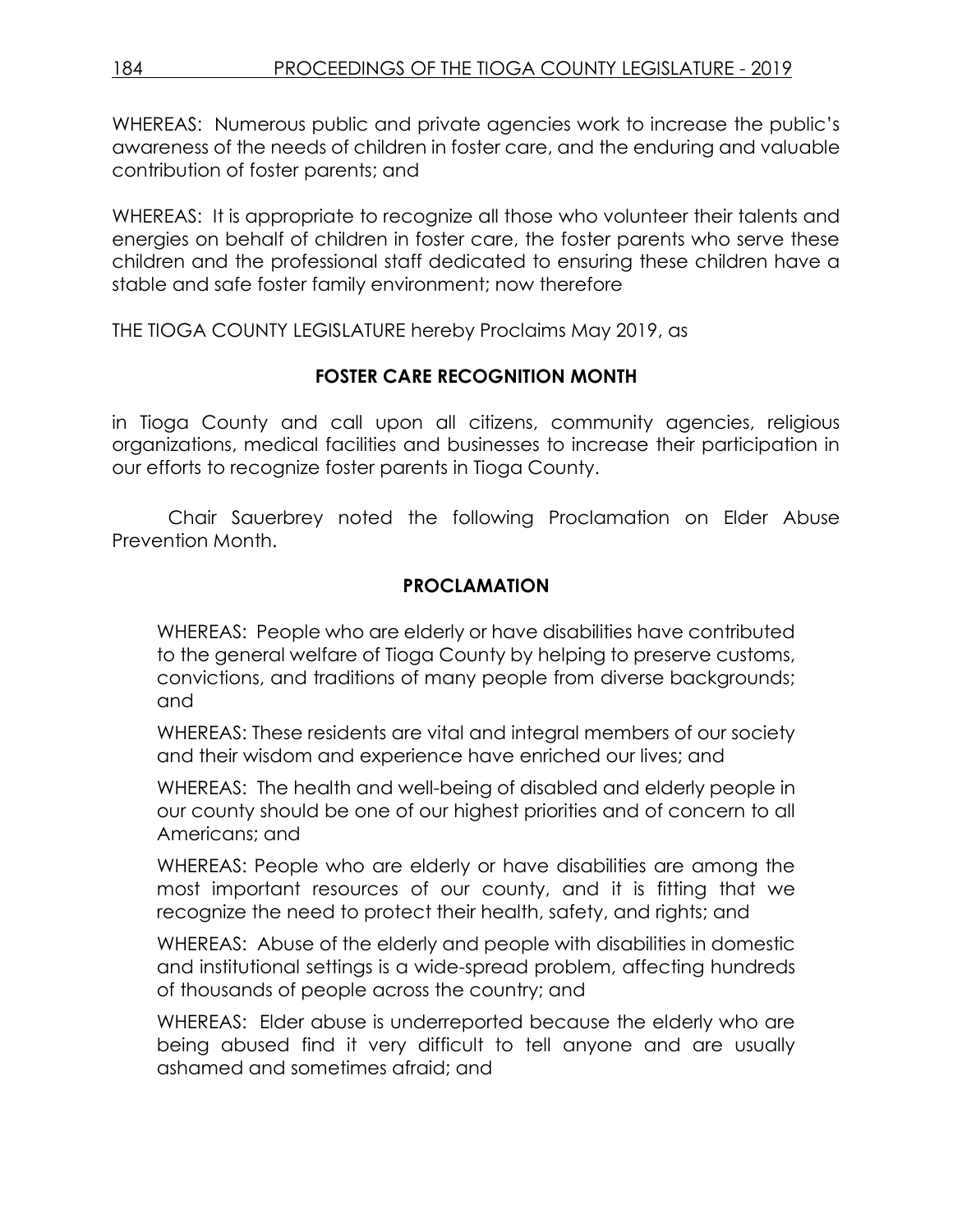WHEREAS: Elder abuse happens to men and women of all income levels, all cultural and ethnic groups, whether they are in good health or incapacitated in some way, in poor neighborhoods and in suburbia; and

WHEREAS: Many of the cases investigated by Adult Protective Services in New York involve self-neglect or financial exploitation and it is our duty as citizens to reach out to people in need; now therefore

THE TIOGA COUNTY LEGISLATURE does hereby proclaim the month of May 2019 to be

#### **Elder Abuse Prevention Month**

in Tioga County, and urge all citizens to work together to help reduce abuse and neglect of people who are elderly or have disabilities.

There was no Privilege of the Floor.

Legislator Sullivan made a motion to approve the minutes of April 9, 2019, seconded by Legislator Mullen and carried.

Chair Sauerbrey stated that all Legislative Committees met this month and the minutes are or will be on file with the Clerk of the Legislature.

Legislator Monell moved for the adoption of the following resolution, seconded by Legislator Hollenbeck.

REFERRED TO: LEGAL/FINANCE

| RESOLUTION NO. 141-19 | AUTHORIZE EXECUTION OF             |
|-----------------------|------------------------------------|
|                       | <b>COOPERATIVE AGREEMENTS</b>      |
|                       | BETWEEN THE LAW DEPARTMENT.        |
|                       | ITCS, SHERIFF, PUBLIC HEALTH, DSS, |
|                       | AND MENTAL HYGIENE                 |

WHEREAS: To maximize State reimbursement for Legal, IT and Sheriff expenses while eliminating the administrative burden of charging all departments for those expenses Tioga County implemented a direct charge program; and

WHEREAS: The Law Department will directly charge the Department of Social Services for its services and support pursuant to a Cooperative Agreement; and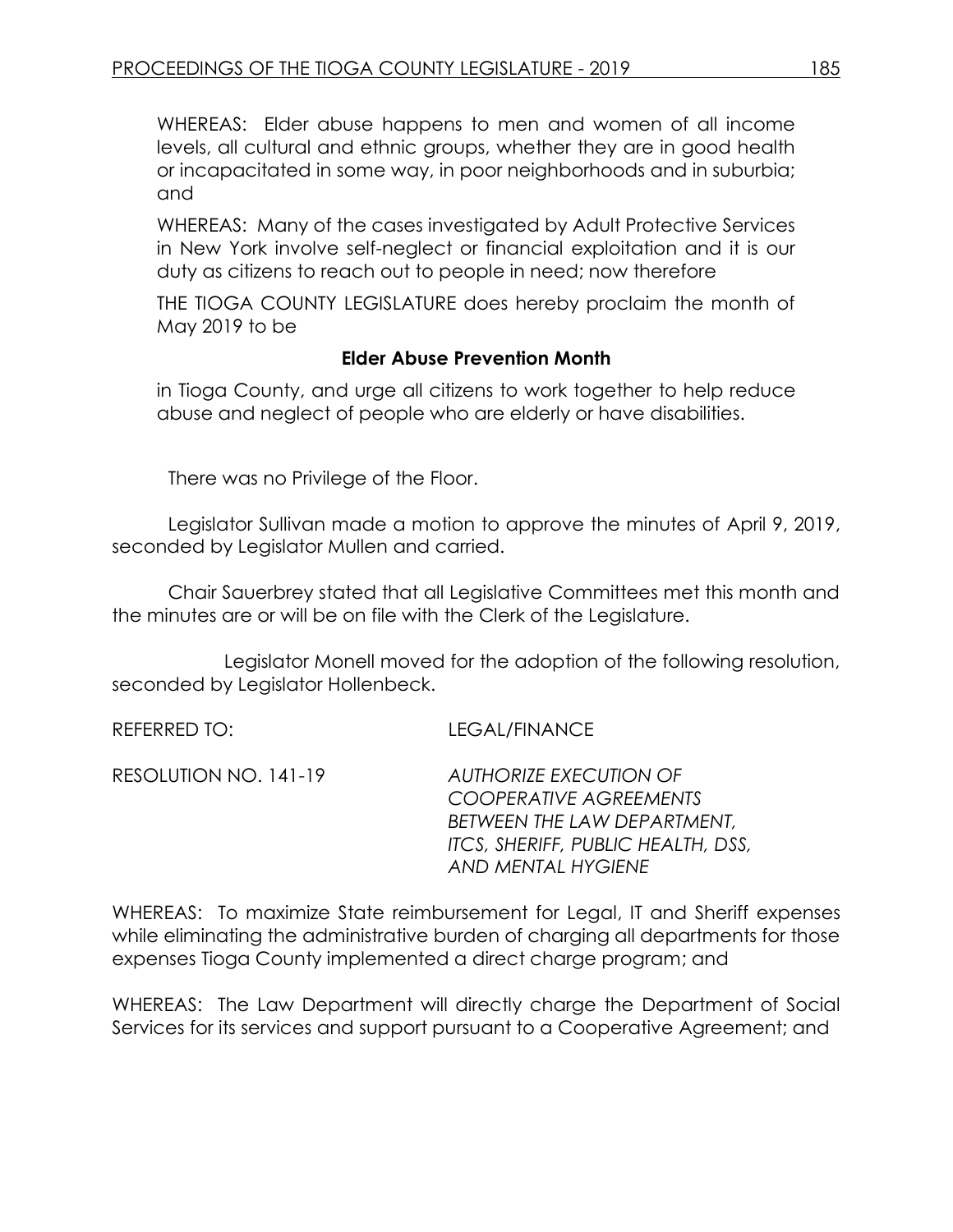WHEREAS: The Sheriff's Department will directly charge the Department of Social Services for security services, escort, protection and transport services pursuant to a Cooperative Agreement; and

WHEREAS: ITCS will directly charge the Department of Social Services, Public Health and Mental Hygiene for its services and support pursuant to Cooperative Agreements; now therefore be it

RESOLVED: That the Legislature authorizes and directs the Chair of the Legislature to execute the Cooperative Agreements referenced above; and be it further

RESOLVED: That the Cooperative Agreements between DSS and the Law Department, ITCS and Sheriff shall be submitted to the New York State Office of Temporary and Disability Assistance and the Office of Children and Family Services for approval.

ROLL CALL VOTE

Yes – Legislators Monell, Mullen, Sauerbrey, Roberts, Standinger, Sullivan, Weston, Balliet and Hollenbeck.

No – None.

Absent – None.

RESOLUTION ADOPTED.

Legislator Sullivan moved for the adoption of the following resolution, seconded by Legislator Monell.

| REFERRED TO:          | <b>ITCS COMMITTEE AND</b>             |
|-----------------------|---------------------------------------|
|                       | <b>LEGAL COMMITTEE</b>                |
| RESOLUTION NO: 142-19 | <b>AUTHORIZATION TO ENTER INTO</b>    |
|                       | AN AGREEMENT WITH BROOME COUNTY TO    |
|                       | <b>CORRECT BOUNDARY LINES BETWEEN</b> |
|                       | <b>TIOGA COUNTY AND BROOME COUNTY</b> |

WHEREAS: Incorrect boundary lines between Tioga County and Broome County in the Town of Newark Valley and the Town of Owego are currently reflected as the U.S. Census Bureau municipal boundaries; and

WHEREAS: Residents of areas adjacent to the incorrect boundary lines are counted by the Census Bureau as living in Broome County instead of Tioga County; and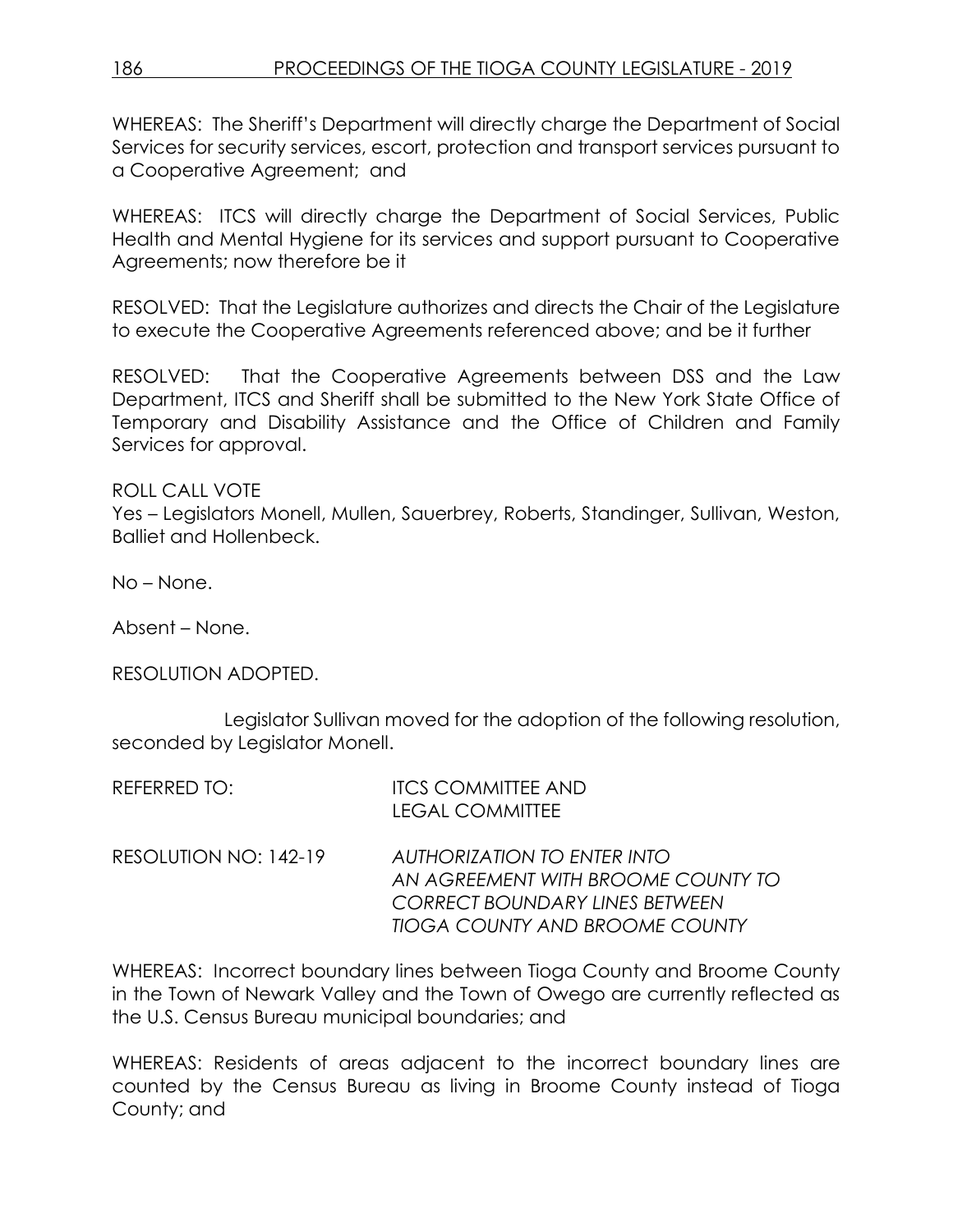WHEREAS: Tioga County is desirous of correcting the boundary lines so that residents living in those areas are correctly counted by the U.S. Census Bureau as residing in Tioga County, which boundary lines are set forth in the five polygons shown on maps as Attachments 1, 2, 3, 4, and 5 to the agreement between Tioga County and Broome County; and

WHEREAS: Broome County agrees to the correction of the boundary lines as set forth in the five polygons shown on said maps attached to said agreement as Attachments 1, 2, 3, 4, and 5 and to the U.S. Census Bureau correcting the municipal boundary; now therefore be it

RESOLVED: That the Tioga County Legislature hereby agrees to enter into an agreement with Broome County to correct said boundary lines as set forth in the five polygons shown on the maps attached to said agreement as Attachments 1, 2, 3, 4, and 5 and to the U.S. Census Bureau correcting the municipal boundary; and it is further

RESOLVED: That the Chair of the Legislature is hereby authorized to sign said agreement to correct said boundary lines.

### ROLL CALL VOTE

Yes – Legislators Monell, Mullen, Sauerbrey, Roberts, Standinger, Sullivan, Weston, Balliet and Hollenbeck.

No – None.

Absent – None.

RESOLUTION ADOPTED.

Legislator Mullen moved for the adoption of the following resolution, seconded by Legislator Standinger.

REFERRED TO: PUBLIC SAFETY COMMITTEE RESOLUTION NO. 143-19 *AUTHORIZE NO COST EXTENSION TO TETRATECH CONTRACT FOR HAZARD MITIGATION PLAN GRANT*

WHEREAS: The Tioga County Legislature authorized via resolution 50-18 awarding the Hazard Mitigation Plan Update contract to Tetratech; and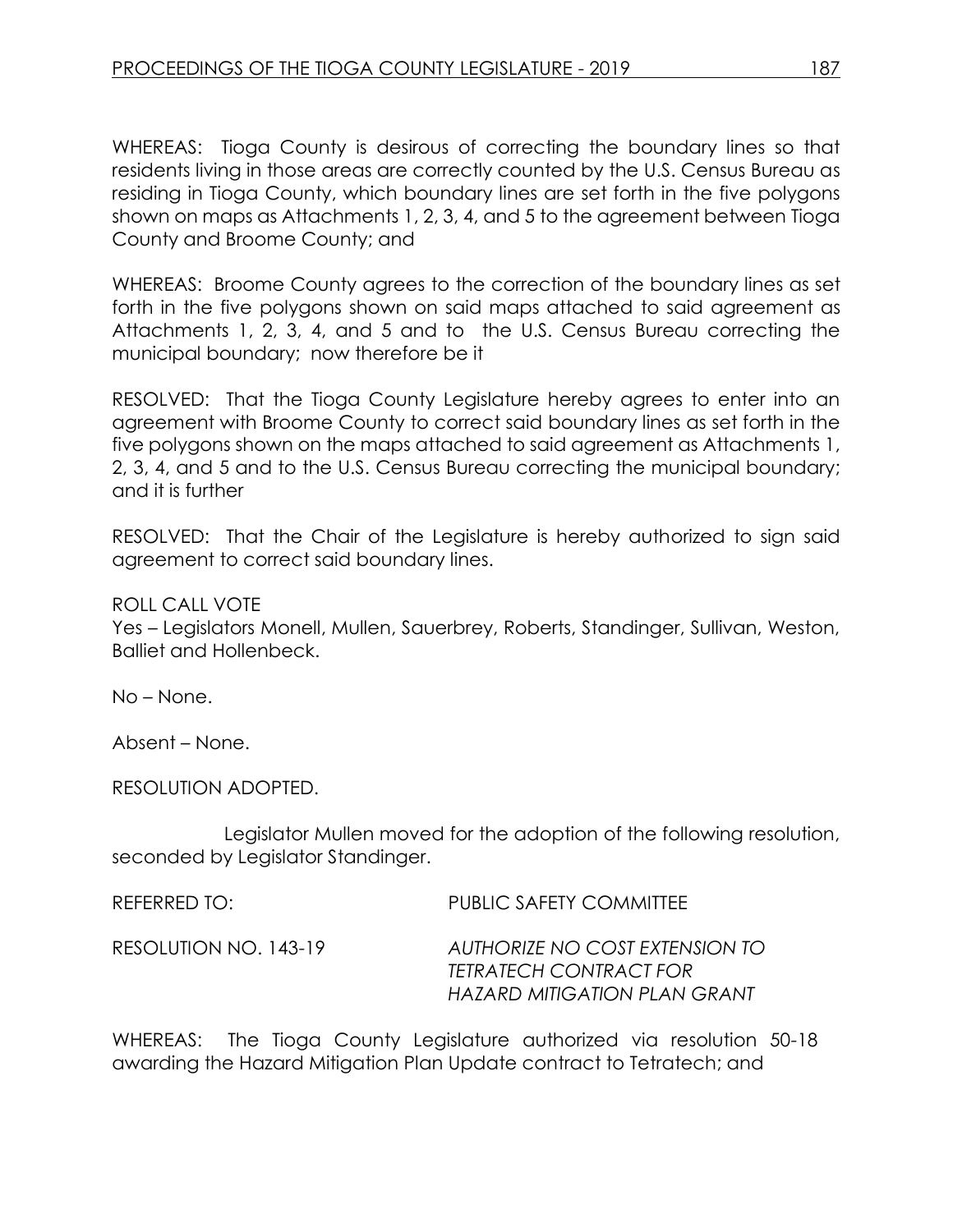WHEREAS: The stated deadline for completion of this project in the Request for Proposals was August 2018; and

WHEREAS: Due to numerous additional requirements from NYS DHSES, Tetratech's completion of the draft Hazard Mitigation Update was delayed and this consultant contract needs extension until the expiration date of the NYS DHSES grant contract which is August 30, 2019; and

WHEREAS: NYS DHSES has just completed a compliance review of the Draft Hazard Mitigation Plan and has passed the Plan to FEMA to conduct its agency compliance review which could take up to 45 days; and

WHEREAS: Tetratech's consultant services are needed to respond to both NYS DHSES and FEMA's review requirements in order to finalize this document; therefore be it

RESOLVED: That the Tioga County Legislature authorize a no-cost extension of said Tetratech contract to August 30, 2019.

### ROLL CALL VOTE

Yes – Legislators Monell, Mullen, Sauerbrey, Roberts, Standinger, Sullivan, Weston, Balliet and Hollenbeck.

No – None.

Absent – None.

RESOLUTION ADOPTED.

Legislator Mullen moved for the adoption of the following resolution, seconded by Legislator Standinger.

| REFERRED TO:          | PUBLIC SAFETY COMMITTEE                                  |
|-----------------------|----------------------------------------------------------|
| RESOLUTION NO. 144-19 | AUTHORIZE THE SUBMISSION OF<br>2020 PSAP OPERATION GRANT |

WHEREAS: The NYS Office of Interoperable and Emergency Communications has announced the 2020 PSAP (Public Safety Answering Point) Operation grant funding; and

WHEREAS: Applications for this grant are required to be submitted in June of 2019; and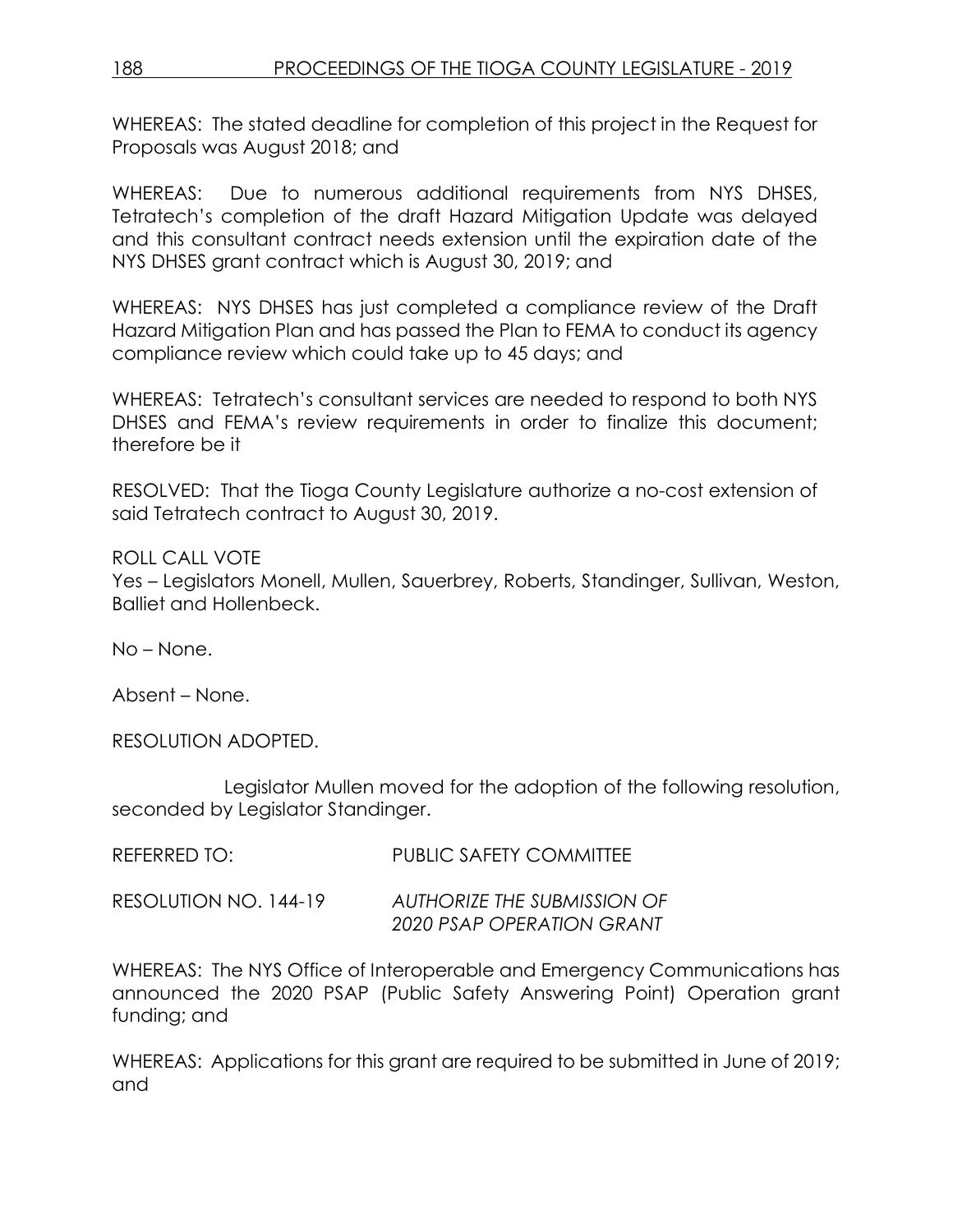WHEREAS: County Policy #47 requires that a resolution be approved before any such grant application be submitted; therefore be it

RESOLVED: That the Tioga County Sheriff's Office be authorized to submit the appropriate grant application for the purpose of securing this funding, and authorizes the Chair of the Legislature to sign such application.

ROLL CALL VOTE

Yes – Legislators Monell, Mullen, Sauerbrey, Roberts, Standinger, Sullivan, Weston, Balliet and Hollenbeck.

No – None.

Absent – None.

RESOLUTION ADOPTED.

Legislator Sullivan moved for the adoption of the following resolution, seconded by Legislator Standinger.

REFERRED TO: INFORMATION TECHNOLOGY

RESOLUTION NO. 145–19 *APPROVE APPLICATION FOR NYS DHSES CYBERSECURITY GRANT*

WHEREAS: The Tioga County Legislature recognizes the growing need for improved cybersecurity infrastructure; and

WHEREAS: The Information Technology and Communication Services department has identified the New York State Department of Homeland Security and Emergency Services fiscal year 2018 Cyber Security Grant Program (CSGP) as a potential funding source for needed cybersecurity software; and

WHEREAS: The CSGP offers up to \$50,000 for cybersecurity-related purchases for municipalities; and

WHEREAS: The Information Technology department has identified a specific software package to apply for under this grant; therefore be it

RESOLVED: That the Tioga County Legislature authorizes the ITCS department to complete and submit an application for the NYS DHSES FY 2018 Cyber Security Grant Program in an amount not to exceed \$50,000.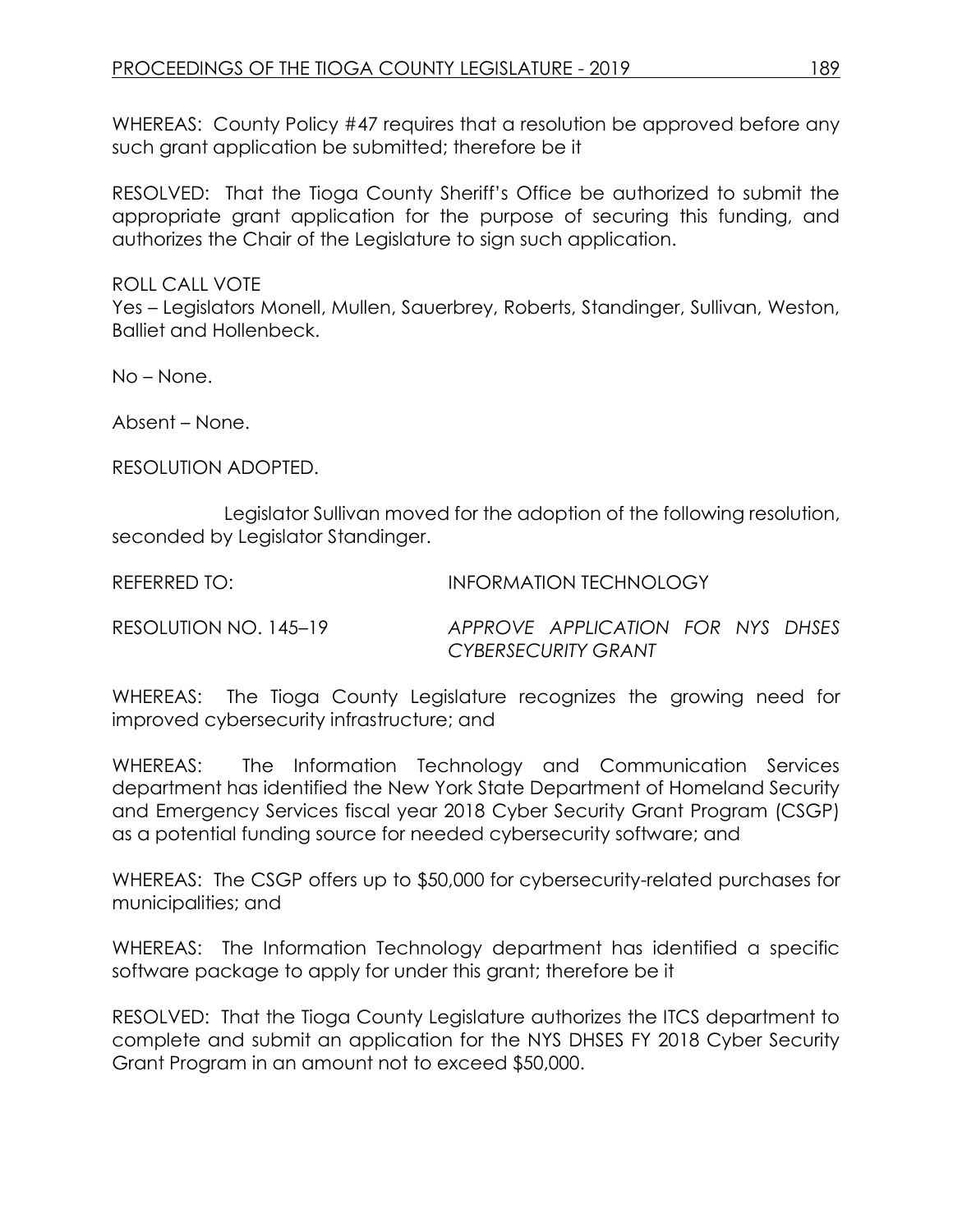Yes – Legislators Monell, Mullen, Sauerbrey, Roberts, Standinger, Sullivan, Weston, Balliet and Hollenbeck.

No – None.

Absent – None.

RESOLUTION ADOPTED.

Legislator Mullen moved for the adoption of the following resolution, seconded by Legislator Monell.

| REFERRED TO:          | <b>PUBLIC SAFETY COMMITTEE</b><br><b>FINANCE/LEGAL COMMITTEE</b>                                     |
|-----------------------|------------------------------------------------------------------------------------------------------|
| RESOLUTION NO. 146-19 | AWARD CONTRACT<br>RADIO CONSULTING SERVICES<br>AND TRANSFER OF FUNDS<br>STATE INTEROPERABLE 17 GRANT |

WHEREAS: The Tioga County Office of Emergency Services has a need to continue the upgrade and replacement process of its current radio communications system due to poor performance issues; and

WHEREAS: The Director of Emergency Services would like to contract with Federal Engineering, Inc. at a cost of \$57,730; and

WHEREAS: Federal Engineering, Inc. is listed on the General Services Administration contract; and

WHEREAS: There are sufficient funds in the State Interoperable Grant17, and

WHEREAS: A budget transfer needs to be done to fund the appropriate budget line items; therefore be it

RESOLVED: That the Chair of the County Legislature is authorized to execute a contract between Tioga County and Federal Engineering, Inc. setting forth the rights and obligations of the parties consistent with the proposal submitted by Federal Engineering, Inc. upon review by the County Attorney; and be it further

RESOLVED: That a transfer of funds be done as follows:

FROM: A3415.520230 IO17 Radio & Equipment \$66,515.14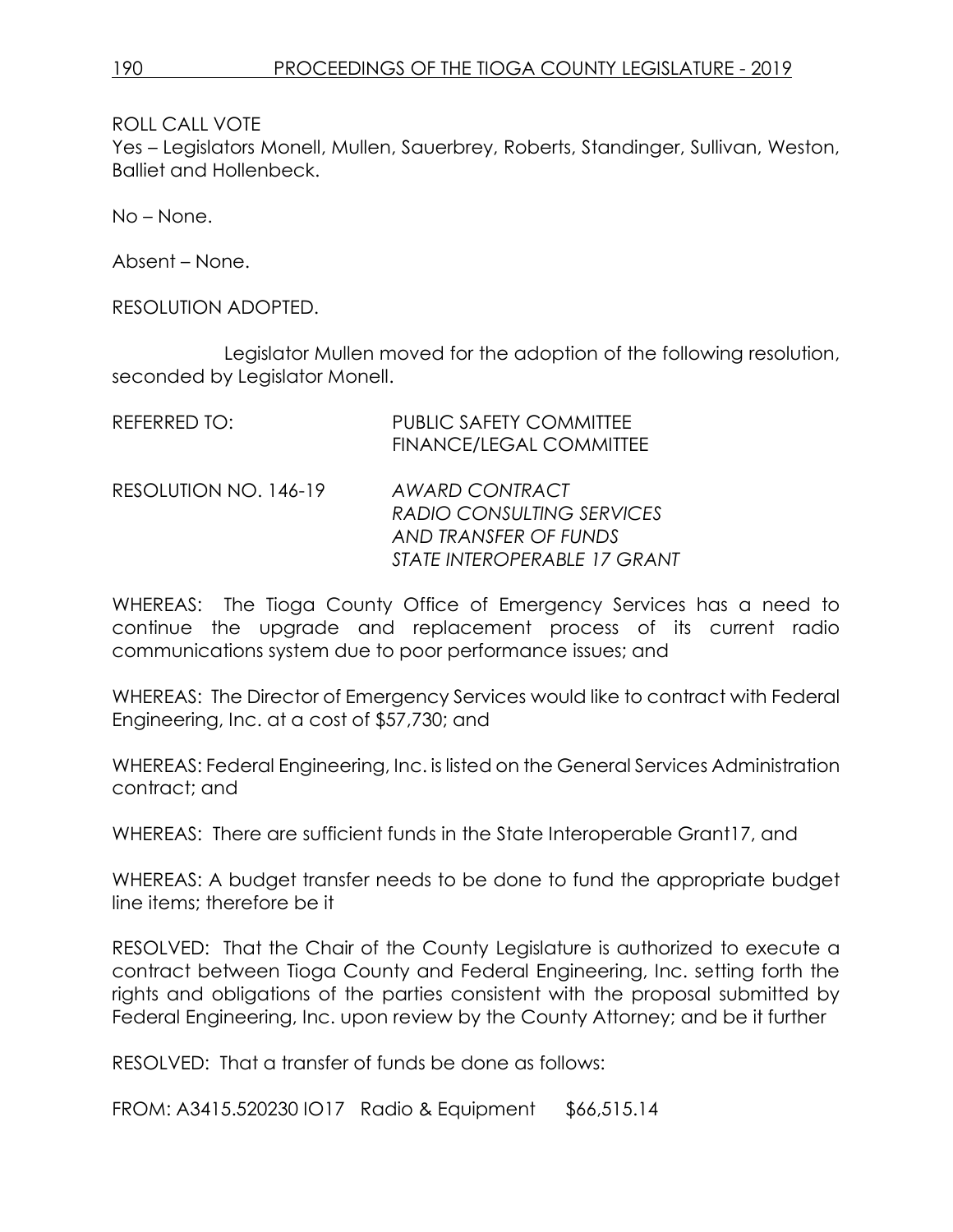TO: A3415.540140 IO17 Contracting Services \$66,515.14

### ROLL CALL VOTE

Yes – Legislators Monell, Mullen, Sauerbrey, Roberts, Standinger, Sullivan, Weston, Balliet and Hollenbeck.

No – None.

Absent – None.

RESOLUTION ADOPTED.

Legislator Sullivan moved for the adoption of the following resolution, seconded by Legislator Mullen.

REFERRED TO: ADMINISTRATIVE SERVICES COMMITTEE

RESOLUTION NO: 147-19 *MORTGAGE TAX DISTRIBUTION*

RESOLVED: That the mortgage tax report for the period October 1, 2018 to March 31, 2019 be and it hereby is accepted; further

RESOLVED: That the County Treasurer be authorized and directed to pay to the Supervisors of the several Towns and the Treasurers of the several Villages the amounts apportioned to them as follows:

| Barton (Town)           | \$17,148.64  |
|-------------------------|--------------|
| Berkshire (Town)        | 4,081.21     |
| Candor (Town)           | 11,651.31    |
| Candor (Village)        | 1,226.86     |
| Newark Valley (Town)    | 9,612.54     |
| Newark Valley (Village) | 2,320.59     |
| Nichols (Town)          | 7,375.17     |
| Nichols (Village)       | 462.89       |
| Owego (Town)            | 81,281.16    |
| Owego (Village)         | 30,279.56    |
| Richford (Town)         | 1,194.50     |
| Spencer (Town)          | 10,127.46    |
| Spencer (Village)       | 2,687.63     |
| Tioga (Town)            | 12,361.21    |
| Waverly (Village)       | 16,903.28    |
|                         | \$208,714.01 |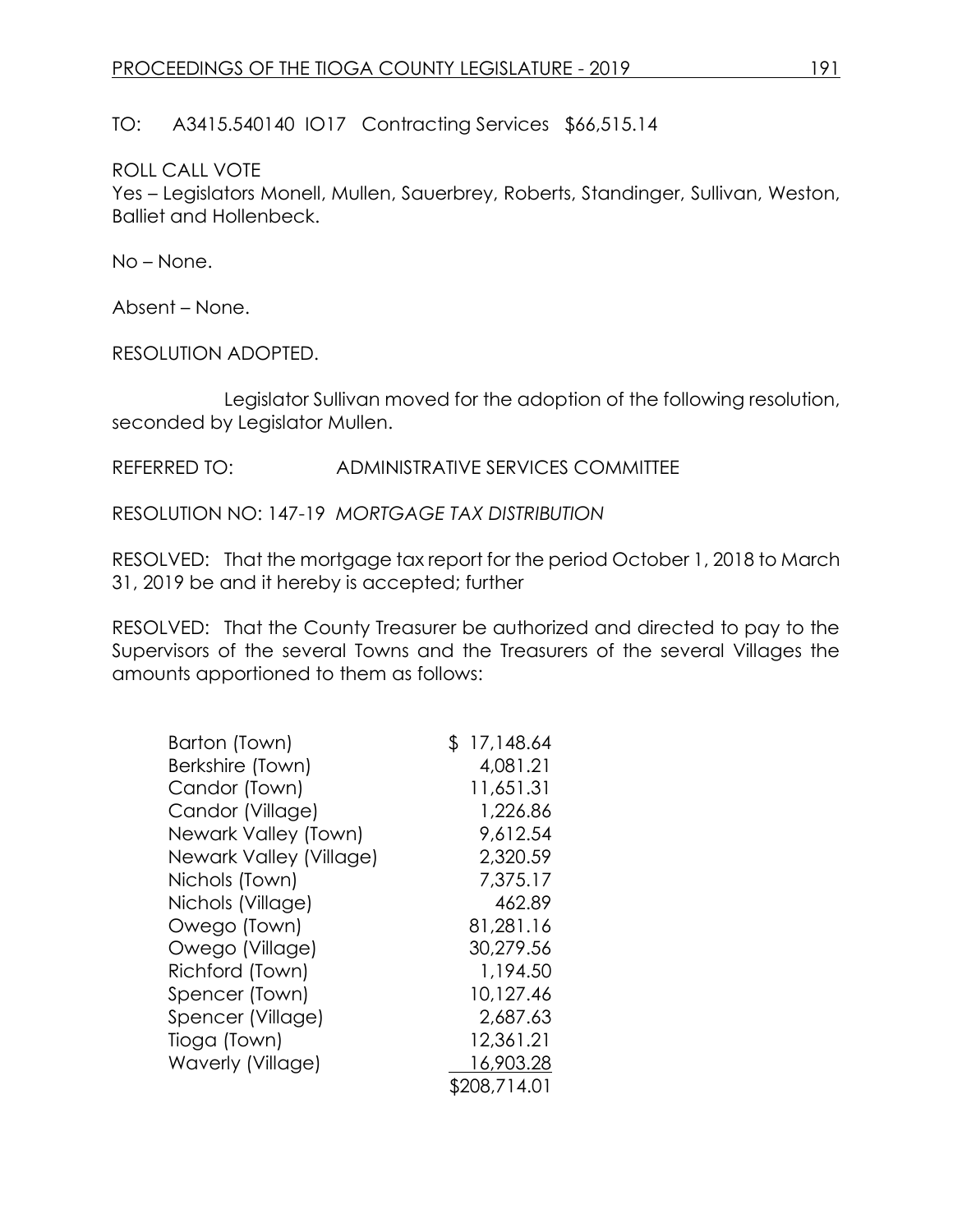Yes – Legislators Monell, Mullen, Sauerbrey, Roberts, Standinger, Sullivan, Weston, Balliet and Hollenbeck.

No – None.

Absent – None.

RESOLUTION ADOPTED.

Legislator Roberts moved for the adoption of the following resolution, seconded by Legislator Weston.

REFERRED TO: PUBLIC WORKS

RESOLUTION NO. 148-19 *AWARD CONSTRUCTION WEST RIVER DRIVE OVER WALKER CREEK PIN 9754.52*

WHEREAS: Tioga County was awarded funding for this project through NYSDOT; and

WHEREAS: Funding is available for the construction of the West River Drive over Walker Creek culvert PIN 9754.52 ; and NYSDOT has concurred with the award; and

WHEREAS: The Commissioner of Public Works received sealed bids on April 2, 2019 and the bids came in as follows:

| Silverline Construction           | \$357,665.00 |
|-----------------------------------|--------------|
| Gorick Construction               | \$364,000.00 |
| R. DeVincentis Construction, Inc. | \$367,000.00 |
| Procon Contracting, LLC           | \$404,000.00 |
| <b>Bothar Construction, LLC</b>   | \$547,700.00 |
|                                   |              |

and

WHEREAS: Tioga County DPW has completed the review of the bids and finds the low bidder Silverline Construction, Burdett, NY meets all of the qualifications of the bid specifications; therefore be it

RESOLVED: That the Tioga County Legislature authorize awarding the bid to Silverline Construction, Burdett, NY not to exceed \$357,665.00 to be paid out of the following account: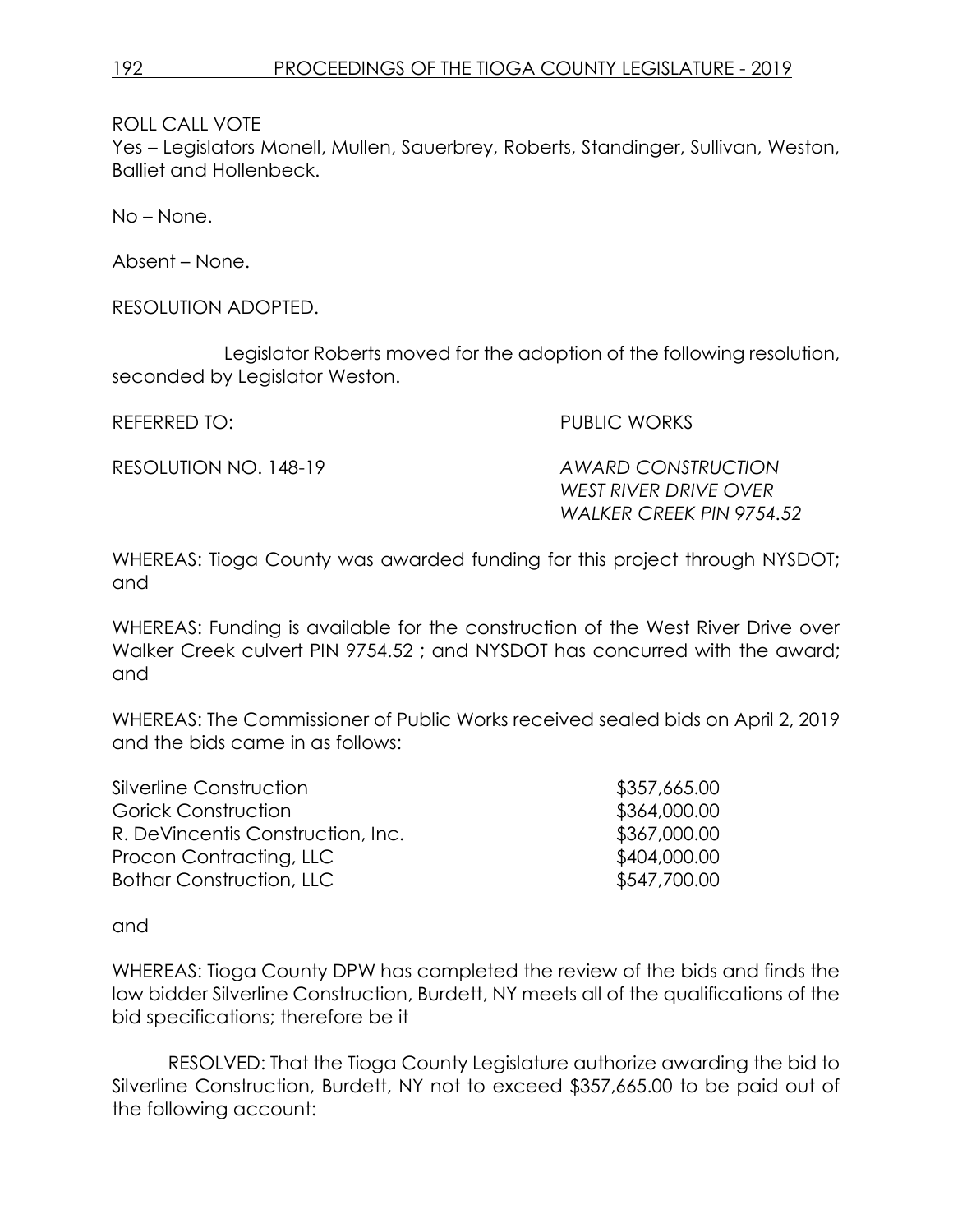H5110.520003.H1709 – West River Drive over Walker – PIN 9754.52 \$357,665.00

ROLL CALL VOTE

Yes – Legislators Monell, Mullen, Sauerbrey, Roberts, Standinger, Sullivan, Weston, Balliet and Hollenbeck.

No – None.

Absent – None.

RESOLUTION ADOPTED.

Legislator Hollenbeck moved for the adoption of the following resolution, seconded by Legislator Monell.

| REFERRED TO: | <b>PERSONNEL COMMITTEE</b> |
|--------------|----------------------------|
|              | <b>FINANCE COMMITTEE</b>   |

RESOLUTION NO. 149-19 *TRANSFER FUNDS/FUND SELF-INSURANCE PLAN RESERVE* 

WHEREAS: Tioga County Local Law No. 2 of 2015 established a Contributed Reserve cap of \$6,000,000 for the Tioga County Self Insurance Plan; and

WHEREAS: Tioga County Local Law No. 2 of 2015 allows for the transfer of surplus funds from the fund balance to the reserve; and

WHEREAS: The 2018 Tioga County Self Insurance operating budget had surplus funds of \$523,084.24 in the fund balance; and

WHEREAS: The December 31, 2018 Tioga County Self Insurance Plan Fund Balance is \$1,523,084.83; and

WHEREAS: The December 31, 2018 Tioga County Self Insurance Contributed Reserve Fund is \$2,553,320.83; therefore be it

RESOLVED: That the Tioga County Treasurer is authorized to transfer funds as follows:

From: Self-Insurance Fund Balance S390900  $$523,084.24$ 

To: Self-Insurance Contributed Reserve Fund S375300 \$523,084.24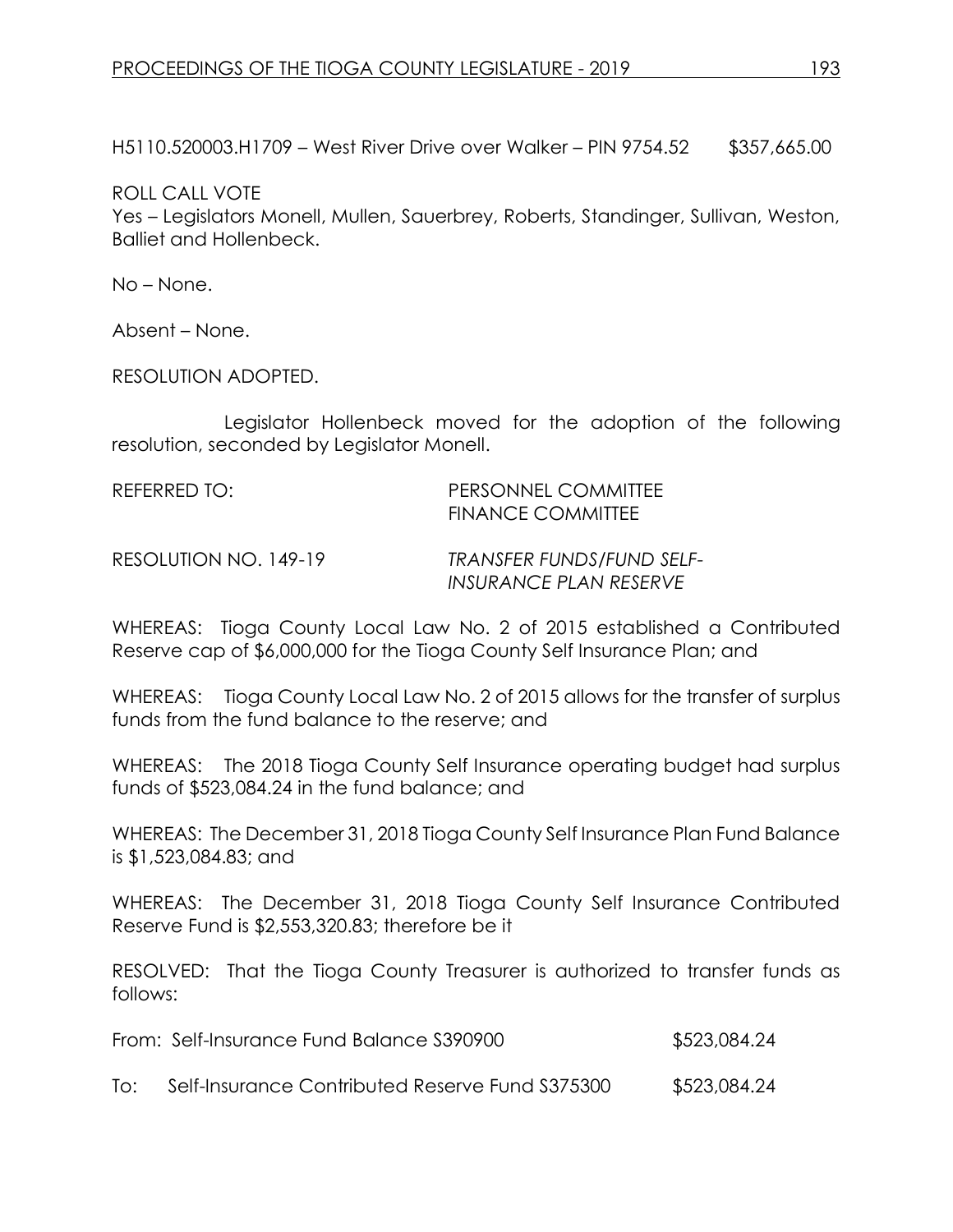Yes – Legislators Monell, Mullen, Sauerbrey, Roberts, Standinger, Sullivan, Weston, Balliet and Hollenbeck.

No – None.

Absent – None.

RESOLUTION ADOPTED.

Legislator Standinger moved for the adoption of the following resolution, seconded by Legislator Monell.

| REFERRED TO:          | <b>HEALTH &amp; HUMAN SERVICES COMMITTEE</b><br><b>FINANCE COMMITTEE</b> |
|-----------------------|--------------------------------------------------------------------------|
| RESOLUTION NO. 150-19 | TRANSFER OF FUNDS<br><b>BUDGET MODIFICATION</b><br><b>MENTAL HYGIENE</b> |

WHEREAS: Tioga County Mental Hygiene (TCMH) is required to pay a portion of the costs for the treatment of Tioga County residents that have been assigned Criminal Psychiatric services by the NYS Court system; and

WHEREAS: TCMH has received notice that Tioga County residents were assigned these services, along with the required payment amount; and

WHEREAS: TCMH has determined the amount of additional funding needed for these already incurred mandated expenses within its own budget, yet this will require a budget modification and transfer of funds; and

WHEREAS: Transfer of funds requires Legislative approval; therefore be it

RESOLVED: That the Mental Hygiene budget be modified and funds be transferred as follows:

|     | From: A4210 510010 Full Time |                                                                  | \$34,432.36 |
|-----|------------------------------|------------------------------------------------------------------|-------------|
| To: |                              | A4390 540590 Criminal Psychiatric: Services Rendered \$34,432.36 |             |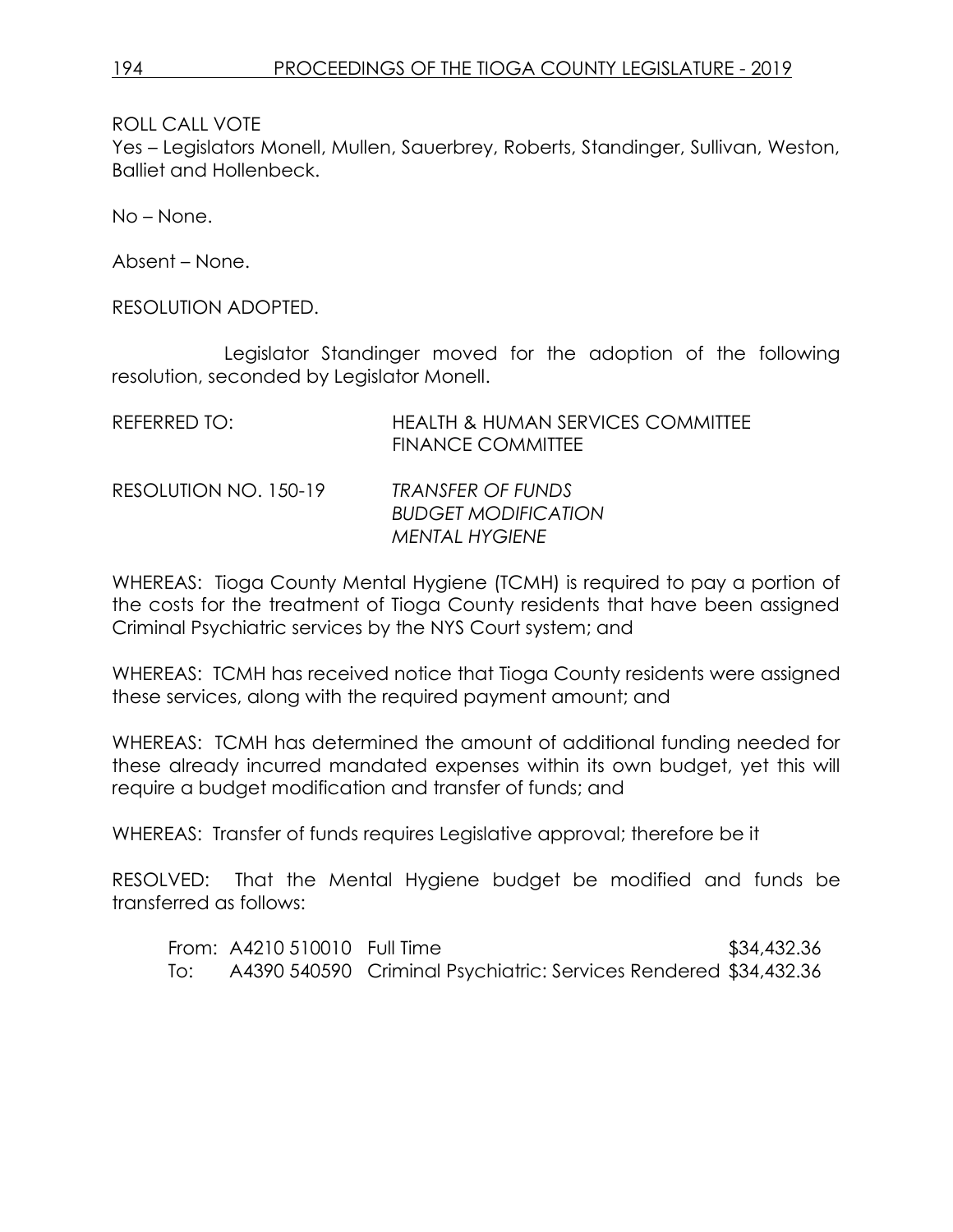Yes – Legislators Monell, Mullen, Sauerbrey, Roberts, Standinger, Sullivan, Weston, Balliet and Hollenbeck.

No – None.

Absent – None.

RESOLUTION ADOPTED.

Legislator Mullen moved for the adoption of the following resolution, seconded by Legislator Hollenbeck.

REFERRING TO: PUBLIC SAFETY COMMITTEE FINANCE COMMITTEE

RESOLUTION NO. 151-19 *MODIFY 2019 BUDGET*

*HAZARD MITIGATION PLANNING GRANT 2016 (HMP16) EMERGENCY SERVICES*

WHEREAS: Prior year grant funds needed to be re-established for the remaining unspent grant balance for the year-end 2018; and

WHEREAS: The Treasurer's Office closed out the 2018 budget in February 2019, thus voiding any 2018 encumbered purchase orders for grant funds; and

WHEREAS: Monies need to be re-established in order to complete the Hazard Mitigation Planning Grant 2016; therefore be it

RESOLVED: That the 2019 Office of Emergency Services budget be modified as follows:

#### **EMO – HMP16 RESO 261-17**

| A3360.540140 Contracted Services | \$10,654 |
|----------------------------------|----------|
| A3360.443566 State Aid – HMPG16  | \$10,654 |

### ROLL CALL VOTE

Yes – Legislators Monell, Mullen, Sauerbrey, Roberts, Standinger, Sullivan, Weston, Balliet and Hollenbeck.

No – None.

Absent – None.

RESOLUTION ADOPTED.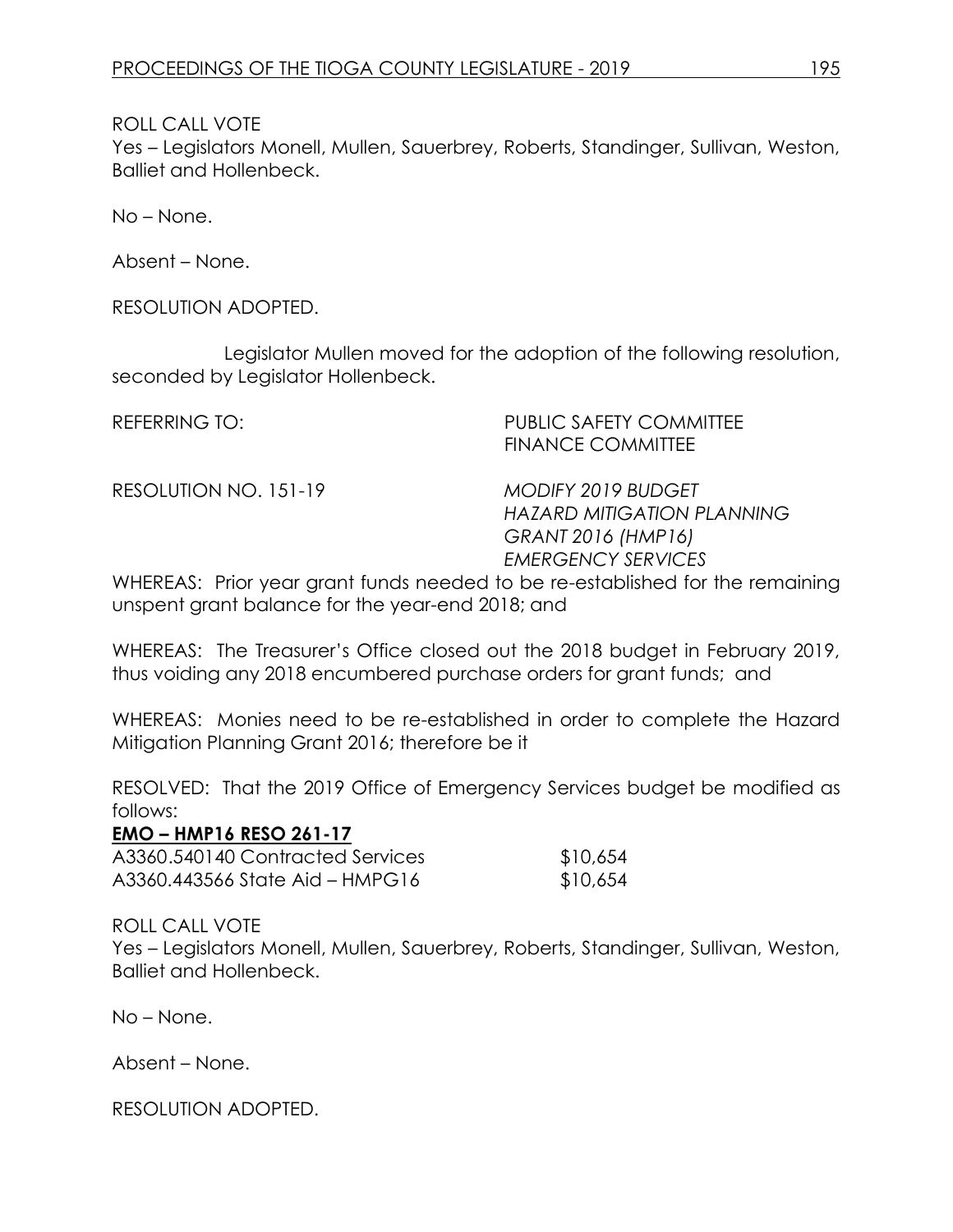Legislator Monell moved for the adoption of the following resolution, seconded by Legislator Hollenbeck.

| REFERRED TO:          | FINANCE/LEGAL COMMITTEE                                                      |
|-----------------------|------------------------------------------------------------------------------|
| RESOLUTION NO. 152-19 | AMEND 2019 BUDGET & AUTHORIZE<br>APPROPRIATION OF FUNDS FROM<br>FMAS RESERVE |

WHEREAS: Tioga County established a Financial Management Accounting System (FMAS) Capital Reserve Account; and

WHEREAS: The original contract per Reso 230-14 with Tyler Technologies still had remaining days available for training & additional services from Tyler Technologies, outside the scope of the original contract; and

WHEREAS: Tioga County requested assistance implementing Munis Modules, including Fixed Asset Setup, Data Import, Budget Projection & Preparation, AUD Building & Reporting, and TCM Setup and Utilization; and

WHEREAS: Costs for additional training are to be charged to H1325 540140 Contracted Services as they are associated with the Treasurer's Department's Capital Account; and

WHEREAS: Legislative Approval is needed to modify the 2019 Budget; and

WHEREAS: Costs for the additional implementation should be reimbursed through the Financial Management Accounting System (FMAS) Capital Reserve Account H 387808 which requires appropriating funds from the reserve as well as legislative approval; therefore be it

RESOLVED: That the additional costs, estimated at \$30,000.00 for Munis Training and Implementation be funded and the Treasurer's Capital Account be modified as follows:

| FROM: | H 387808                 | <b>FMAS Capital Reserve Account</b> | \$30,000.00 |
|-------|--------------------------|-------------------------------------|-------------|
| TO:   | H <sub>1325</sub> 540140 | Treasurers Capital Account          | \$30,000.00 |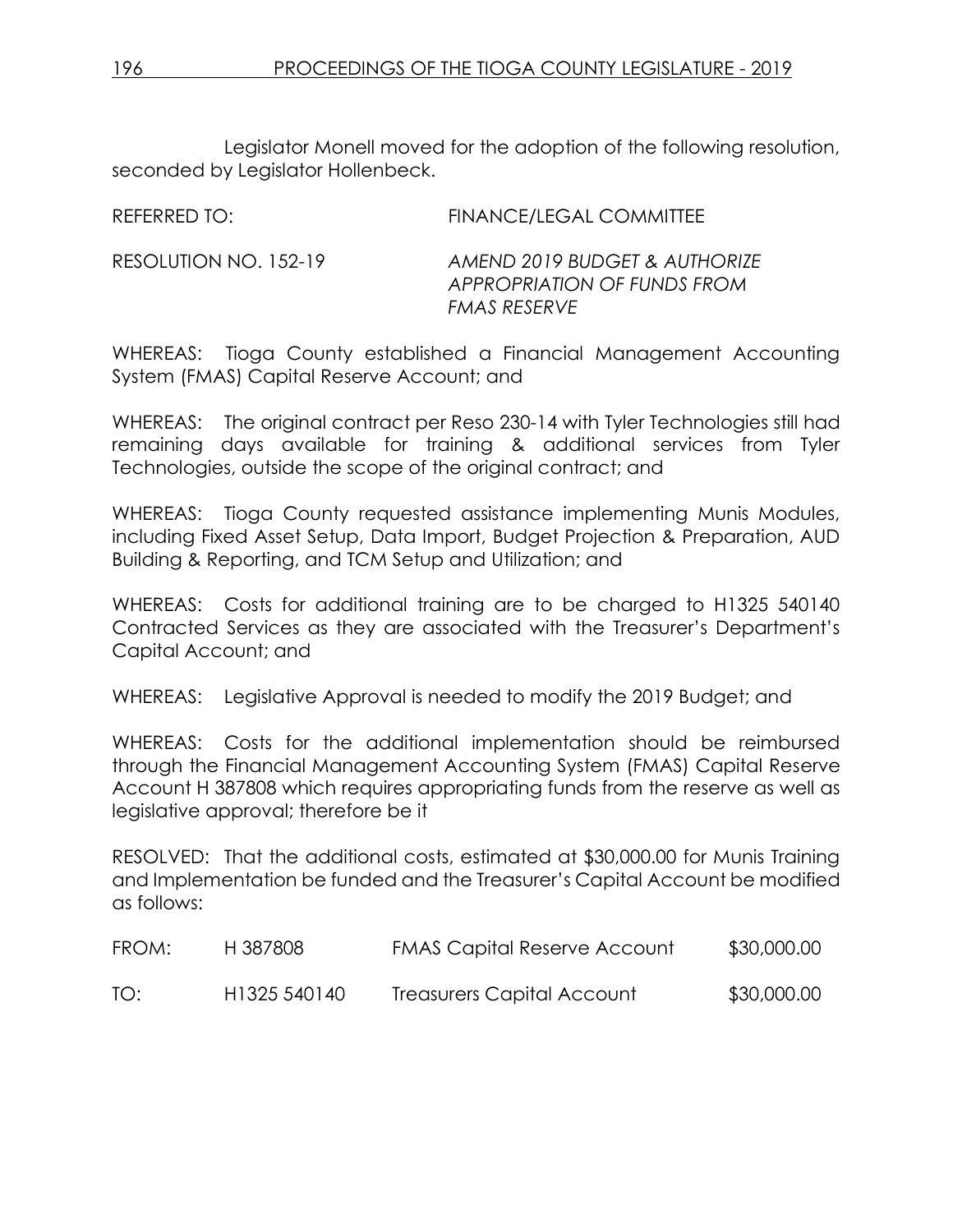Yes – Legislators Monell, Mullen, Sauerbrey, Roberts, Standinger, Sullivan, Weston, Balliet and Hollenbeck.

No – None.

Absent – None.

RESOLUTION ADOPTED.

Legislator Standinger moved for the adoption of the following resolution, seconded by Legislator Monell.

| REFERRED TO:          | HEALTH & HUMAN SERVICES COMMITTEE<br><b>FINANCE COMMITTEE</b> |
|-----------------------|---------------------------------------------------------------|
| RESOLUTION NO. 153-19 | AMEND BUDGET & APPROPRIATE FUNDS<br>PUBLIC HEALTH             |

WHEREAS: Tioga County Public Health has been awarded additional funding from New York State Department of Health; and

WHEREAS: The funding is designated for the Healthy Neighborhoods Program; and

WHEREAS: Amending of Budget and Appropriation of Funds requires Legislative approval; therefore be it

RESOLVED: That funding be appropriated as follows:

From: A4090 434640 Environmental Health: State Aid \$50,000

To: A4090 540595 Environmental Health: Services \$ 50,000

#### ROLL CALL VOTE

Yes – Legislators Monell, Mullen, Sauerbrey, Roberts, Standinger, Sullivan, Weston, Balliet and Hollenbeck.

No – None.

Absent – None.

RESOLUTION ADOPTED.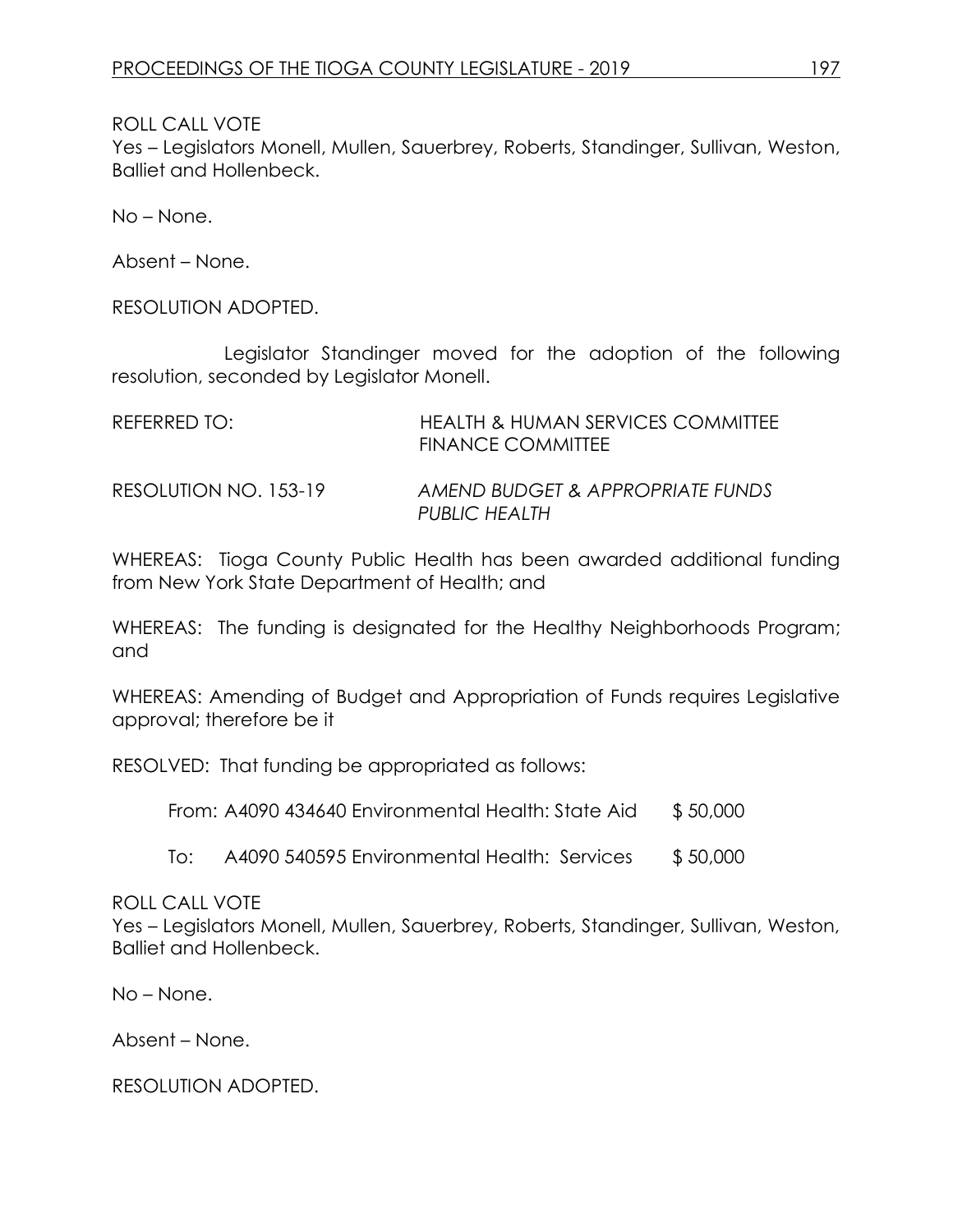Legislator Standinger moved for the adoption of the following resolution, seconded by Legislator Monell.

| REFERRED TO:          | <b>HEALTH &amp; HUMAN SERVICES COMMITTEE</b><br><b>FINANCE COMMITTEE</b> |
|-----------------------|--------------------------------------------------------------------------|
| RESOLUTION NO. 154–19 | AMEND BUDGET & APPROPRIATE FUNDS<br>PUBLIC HEALTH                        |

WHEREAS: Tioga County Public Health has been awarded funding from Excellus Blue Cross Blue Shield's Community Health Improvement Initiative; and

WHEREAS: The funding is designated for the new Mobile Dental Unit; and

WHEREAS: Amending of Budget and Appropriation of Funds requires Legislative approval; therefore be it

RESOLVED: That funding be appropriated as follows:

|     | From: A4064 422800 | Dental: Grants   | \$16,500 |
|-----|--------------------|------------------|----------|
| To: | A4064 540640       | Dental: Supplies | \$16,500 |

#### ROLL CALL VOTE

Yes – Legislators Monell, Mullen, Sauerbrey, Roberts, Standinger, Sullivan, Weston, Balliet and Hollenbeck.

No – None.

Absent – None.

RESOLUTION ADOPTED.

Legislator Monell moved for the adoption of the following resolution, seconded by Legislator Hollenbeck.

| REFERRED TO:          | <b>FINANCE/LEGAL COMMITTEE</b>                                              |
|-----------------------|-----------------------------------------------------------------------------|
| RESOLUTION NO. 155-19 | TRANSFER OF FUNDS<br><b>BUDGET MODIFICATION</b><br><b>DISTRICT ATTORNEY</b> |

WHEREAS: The District Attorney's Office has a need to furnish the office and conference room for the newly hired Investigator; and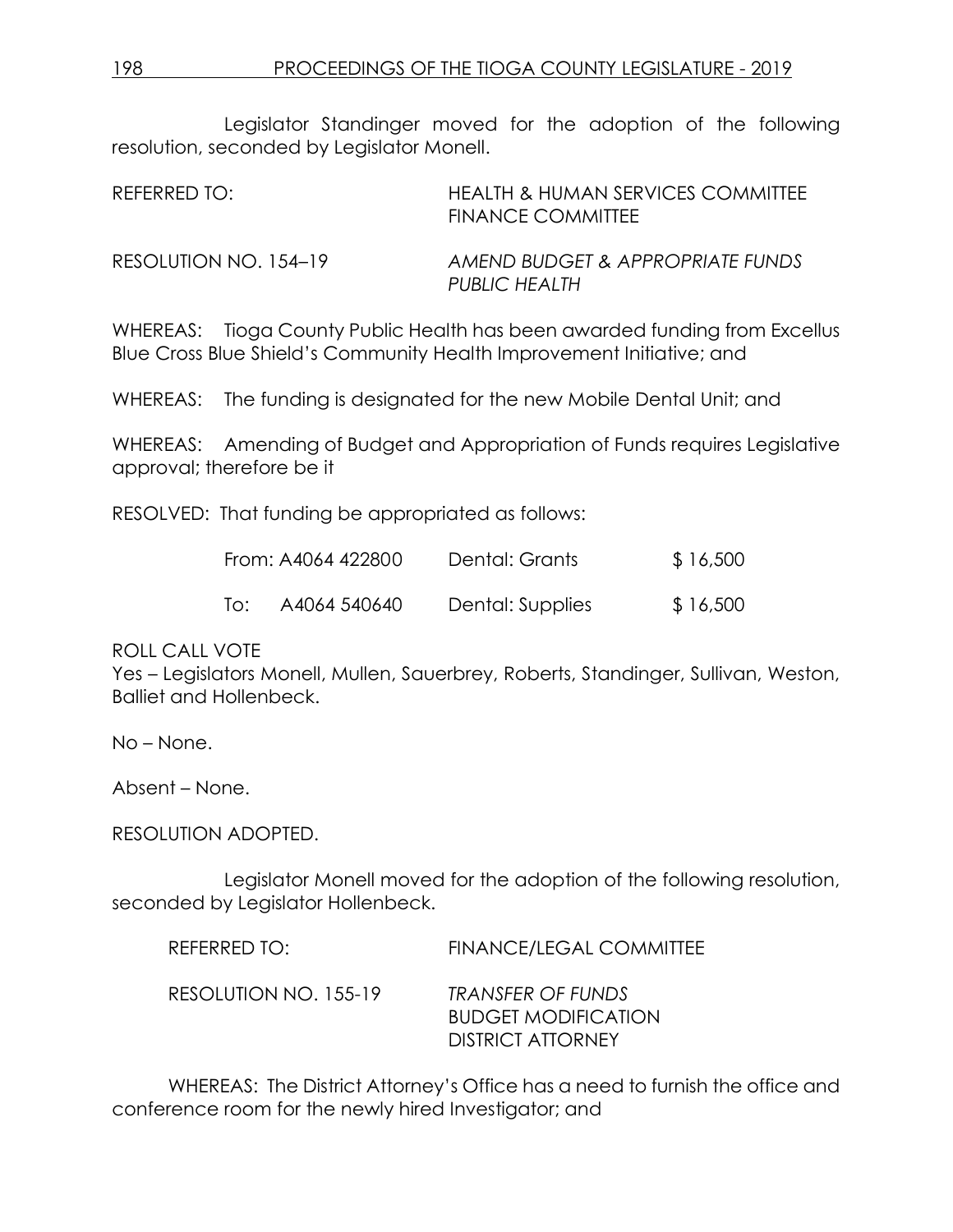WHEREAS: The District Attorney's budget does not have sufficient funds in their office equipment account; and

WHEREAS: Transfer of funds requires Legislative approval; therefore be it

RESOLVED: That the District Attorney's budget be modified and funds be transferred as follows:

|     | From: A1165 540040 Books      | \$1,650.00 |
|-----|-------------------------------|------------|
| lo: | A1165 520200 Office Equipment | \$1,650.00 |

ROLL CALL VOTE

Yes – Legislators Monell, Mullen, Sauerbrey, Roberts, Standinger, Sullivan, Weston, Balliet and Hollenbeck.

No – None.

Absent – None.

RESOLUTION ADOPTED.

Legislator Mullen moved for the adoption of the following resolution, seconded by Legislator Monell.

| REFERRED TO: | PUBLIC SAFETY COMMITTEE  |
|--------------|--------------------------|
|              | <b>FINANCE COMMITTEE</b> |

RESOLUTION NO. 156-19 *AMEND 2019 PROBATION BUDGET* 

WHEREAS: The NYS Division of Budget notified Tioga County on April 5, 2019, that Tioga County's Comprehensive Raise the Age Plan had been partially approved, the Probation Department needs to amend the 2019 budget to reflect approved funding; and

WHEREAS: Appropriation of funds and budget modifications requires legislative approval. The changes listed below will increase revenue by \$8,856.91 and decrease expenditures by \$ 4,223.77; now therefore be it

RESOLVED: That the 2019 Probation Budget be amended as follows: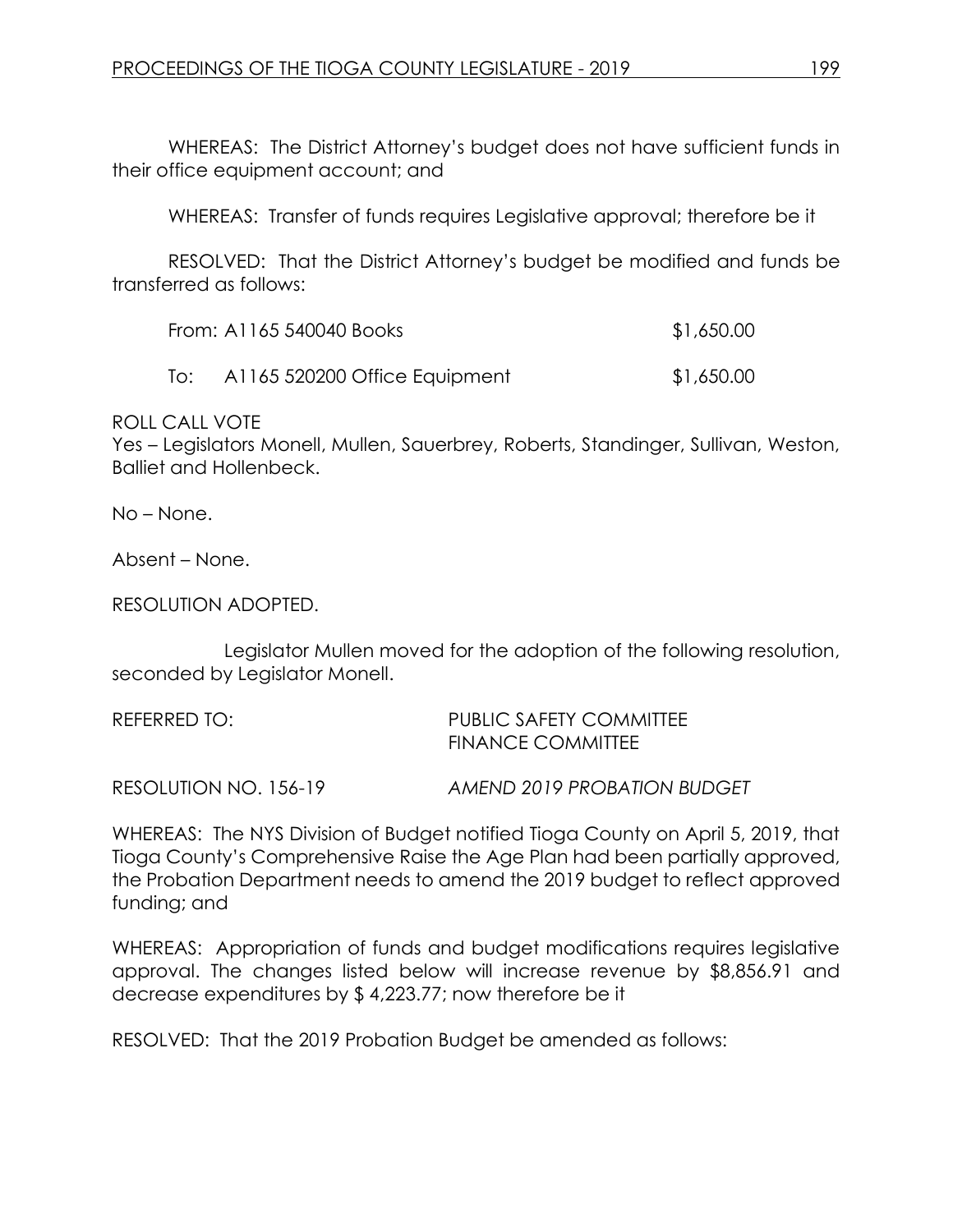Revenue:

| <u>Org:</u>                         | Description:                | 2019 Revised | 2019 Amended |
|-------------------------------------|-----------------------------|--------------|--------------|
| A3140 433180                        | State Aid STSJP             | 40,558.28    | 11,902.14    |
| A3140 433180 RTA St. Aid STSJP- RTA |                             | O            | 1,908.00     |
| A3140 433182 RTA State Aid -RTA     |                             | 88,723.95    | 124,329.31   |
| Expenditures:                       |                             |              |              |
| <u>Org:</u>                         | <b>Description</b>          | 2019 Revised | 2019 Amended |
| A3140 540140                        | Contracting<br>Services     | 45,138.67    | 5,640.00     |
| A3140 540140 RTA                    | Contracting<br>Services RTA | 32,909.20    | 72,510.00    |
| A3140 540220 RTA Auto Fuel          |                             | ∩            | 1,230.00     |
| A3140 540620                        | Software Expense            | 14,075.00    | 5,362.94     |
| A3140 540660 RTA Telephone RTA      |                             | 1,440.00     | 1,800.00     |
| A3140 540731 RTA                    | Training RTA                | 0            | 3,068.16     |
| ATI:                                |                             |              |              |
| O(q)                                | <b>Description</b>          | 2019 Revised | 2019 Amended |
| A3142 540140 RTA                    | Contracting                 | 2,000        | 1,908        |
|                                     | Services -                  |              |              |
|                                     | STSJP-RTA                   |              |              |

### ROLL CALL VOTE

Yes – Legislators Monell, Mullen, Sauerbrey, Roberts, Standinger, Sullivan, Weston, Balliet and Hollenbeck.

No – None.

Absent – None.

RESOLUTION ADOPTED.

Legislator Weston moved for the adoption of the following resolution, seconded by Legislator Roberts.

REFERRED TO: ECONOMIC DEVELOPMENT & PLANNING COMMITTEE FINANCE COMMITTEE

RESOLUTION NO. 157-19 MODIFY 2019 BUDGET AND APPROPRIATE FUNDS TO ECONOMIC DEVELOPMENT AND PLANNING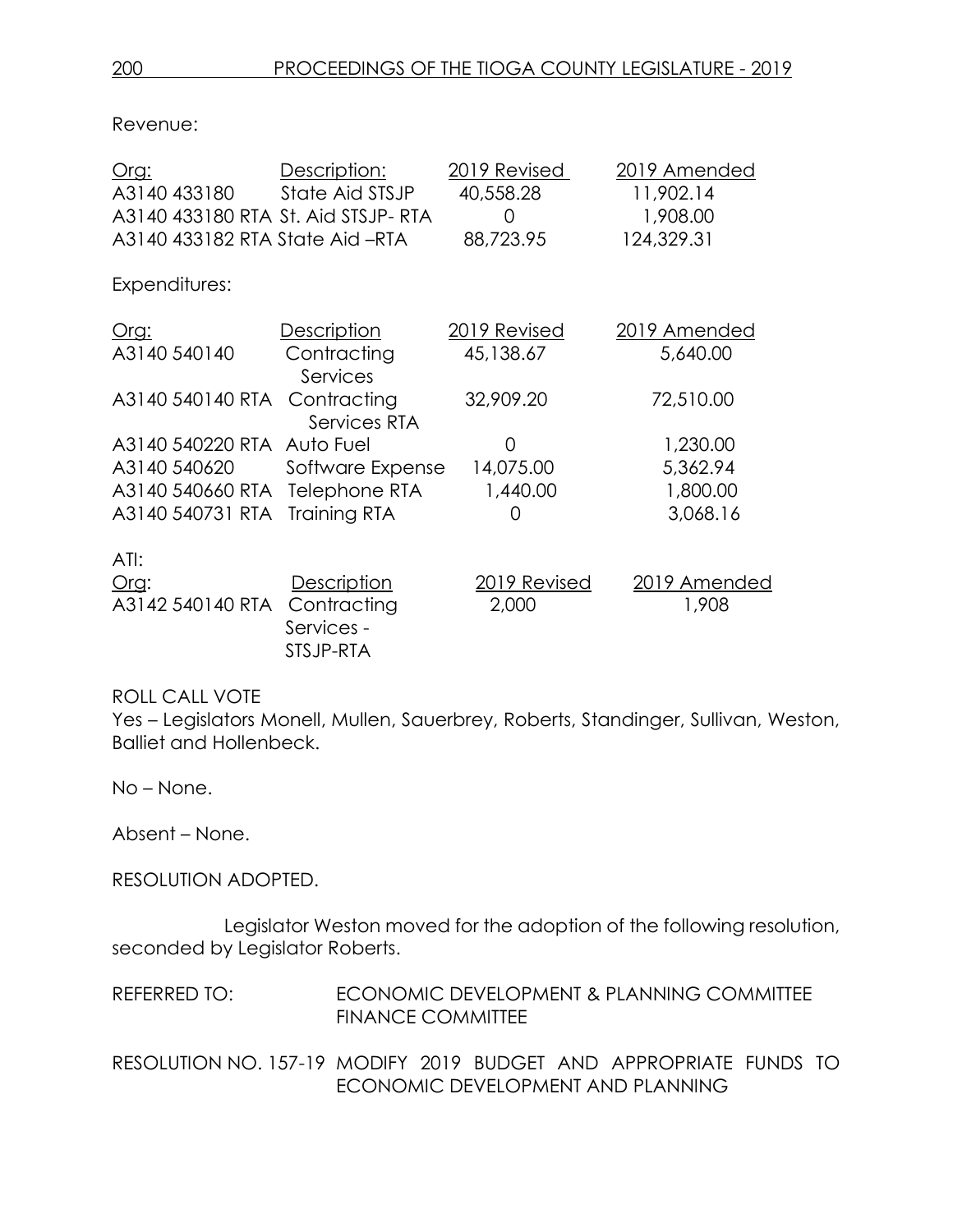WHEREAS: Tioga County Economic Development and Planning (TCEDP) was approved by Resolution #273-18 to accept a Land Bank Community Revitalization Initiative (CRI) Program grant in the amount of \$500,000; and

WHEREAS: Included in the grant award is \$65,065 to provide funding toward the cost of administration, office space and equipment for use by TCEDP for the period of January 2, 2019 through December 31, 2020; and

WHEREAS: The office space associated with the Land Bank operations totals 220 square feet at a rate of \$15.18 per square foot for a total of \$3,339.60; and

WHEREAS: Tioga County Economic Development and Planning (TCEDP) was approved by Resolution #112-19 for the hire of Teresa Saraceno as part-time Land Bank Director; and

WHEREAS: This appointment will be at an annual non-union salary of \$29,250 and effective on or after April 30, 2019; therefore be it

RESOLVED: That the 2019 Budget be modified as follows:

| Other Revenue Home & Community | \$32,532.50  |
|--------------------------------|--------------|
|                                |              |
| PT Salary                      | \$19,500.00  |
| <b>FICA</b>                    | 1,492.00     |
| Workman's Comp                 | 1,254.00     |
| <b>Contracting Services</b>    | 599.00<br>\$ |
| Office Supplies                | 1,000.00     |
| Printing/Paper                 | 1,000.00     |
| Training                       | 2,000.00     |
| Advertising                    | 2,300.00     |
| Postage                        | \$<br>45.00  |
|                                |              |

### ROLL CALL VOTE

Yes – Legislators Monell, Mullen, Sauerbrey, Roberts, Standinger, Sullivan, Weston, Balliet and Hollenbeck.

No – None.

Absent – None.

RESOLUTION ADOPTED.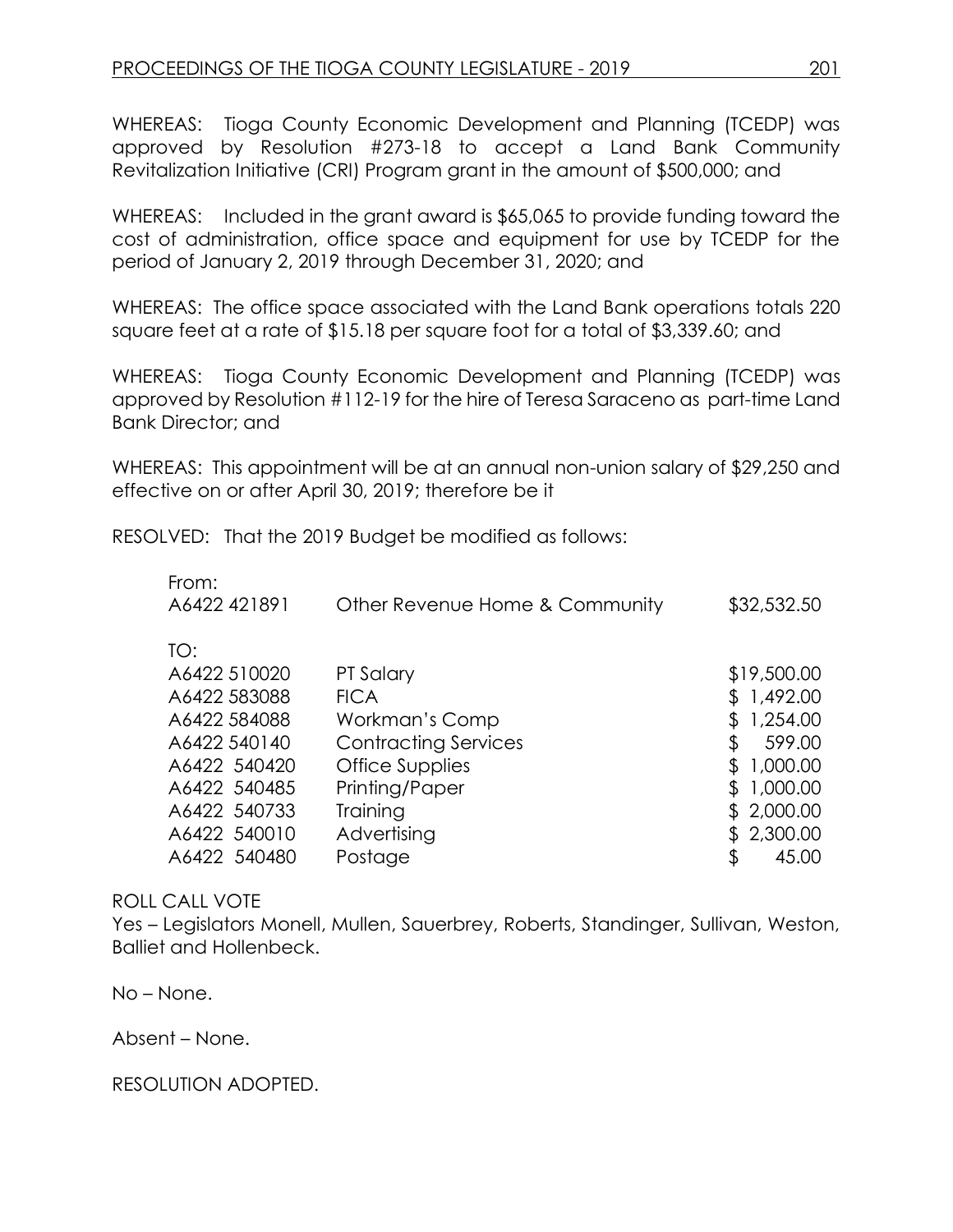Legislator Weston moved for the adoption of the following resolution, seconded by Legislator Roberts.

### REFERRED TO: ECONOMIC DEVELOPMENT & PLANNING COMMITTEE FINANCE COMMITTEE

RESOLUTION NO. 158-19 MODIFY 2019 BUDGET AND APPROPRIATE FUNDS TO ECONOMIC DEVELOPMENT AND PLANNING

WHEREAS: Tioga County Economic Development and Planning (TCEDP) was approved by Resolution #111-19 for the reclassification of the Deputy Director of Economic Development to Deputy Director of Economic Development and Planning at an annual salary of \$54,943; and

WHEREAS: Tioga County Economic Development and Planning (TCEDP) was approved by Resolution #110-19 for the reclassification of the Associate Planner position to a Community Development Specialist position at an annual salary range of \$43,985-\$54,985; and

WHEREAS: Brittany Woodburn has been provisionally appointed to the Deputy Director of Economic Development and Planning; and

WHEREAS: The Director of Economic Development & Planning has conducted a recruitment search and has identified a qualified candidate for the Community Development Specialist provisional appointment at an annual salary of \$50,000; and

WHEREAS: There are cost savings related to salary and fringes due to attrition following the recent retirement of the Deputy Director of Economic Development and the hire of the Community Development Specialist at a lower salary; most of which are covered under the 2019 budget with the exception of the budget modification as follows: therefore be it

RESOLVED: That the 2019 Budget be modified and funds be appropriated as follows:

| TO:                    |                               |             |
|------------------------|-------------------------------|-------------|
| A6422 510010 FT SALARY |                               | \$12,000.00 |
|                        | A6422 586088 HEALTH INS & HRA | \$9,220.00  |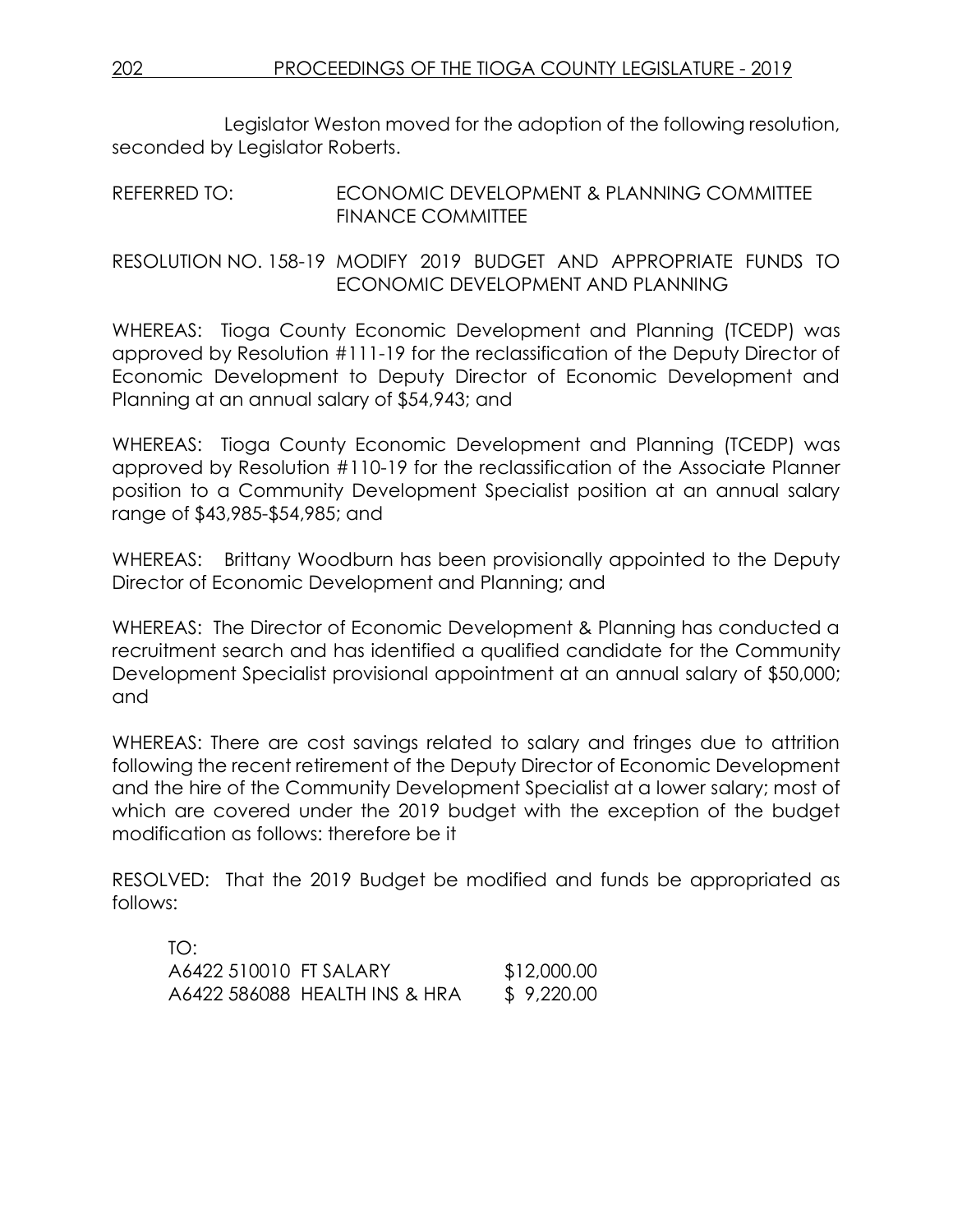Yes – Legislators Monell, Mullen, Sauerbrey, Roberts, Standinger, Sullivan, Weston, Balliet and Hollenbeck.

No – None.

Absent – None.

RESOLUTION ADOPTED.

Legislator Weston moved for the adoption of the following resolution, seconded by Legislator Roberts.

REFERRED TO: ED&P COMMITTEE

RESOLUTION NO. 159-19 *APPOINT MEMBER TO THE TIOGA COUNTY PLANNING BOARD*

WHEREAS: The Town of Spencer position on the Tioga County Planning Board has been vacant since 2014 when Nathan Clark resigned; and

WHEREAS: The Village of Spencer Board of Trustees has nominated Tim Goodrich to serve in this capacity and the Spencer Town Board has been notified and approved this action; therefore be it

RESOLVED: That the Tioga County Legislature hereby appoint Tim Goodrich to the Tioga County Planning Board, replacing Nathan Clark, for term effective 5/15/2019 – 12/31/21.

ROLL CALL VOTE

Yes – Legislators Monell, Mullen, Sauerbrey, Roberts, Standinger, Sullivan, Weston, Balliet and Hollenbeck.

No – None.

Absent – None.

RESOLUTION ADOPTED.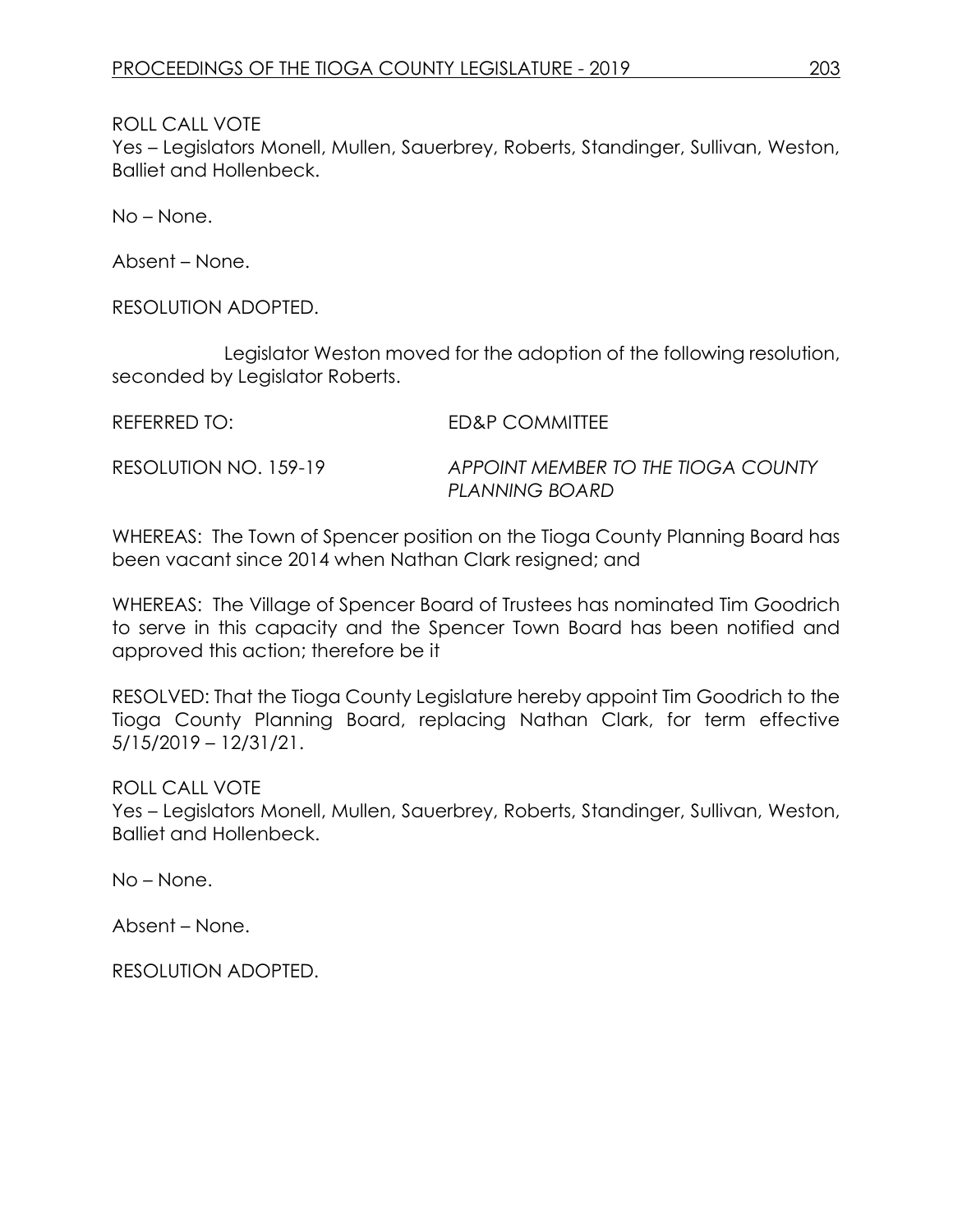Legislator Hollenbeck moved for the adoption of the following resolution, seconded by Legislator Monell.

| REFERRED TO:          | PERSONNEL COMMITTEE<br>LEGISLATIVE WORKSESSION                                                |
|-----------------------|-----------------------------------------------------------------------------------------------|
| RESOLUTION NO. 160-19 | RESOLUTION TO DECLARE WORK DAY<br><i>STATUS FOR ELECTED AND</i><br><b>APPOINTED OFFICIALS</b> |

WHEREAS: Resolutions 206-09, 127-16, 230-17, and 30-18 established a standard work day for elected and appointed officials for New York State and Local Employees' Retirement System reporting purposes; and

WHEREAS: Resolution 38-19 increased the position of Public Defender and 2nd Assistant Public Defender from part-time to full-time and created a fulltime Secretary to the Public Defender, each position 35 hours a week, effective January 21, 2019; therefore be it

RESOLVED: That effective January 21, 2019 the Tioga County Legislature hereby changes the standard work day for the Public Defender's Office for the purpose of determining days worked reportable to the New York State and Local Employees' Retirement System as follows:

#### Appointed Officials

Five day work week, seven hour day: Public Defender

1st Assistant Public Defender 2nd Assistant Public Defender Secretary to the Public Defender

#### ROLL CALL VOTE

Yes – Legislators Monell, Mullen, Sauerbrey, Roberts, Standinger, Sullivan, Weston, Balliet and Hollenbeck.

No – None.

Absent – None.

RESOLUTION ADOPTED.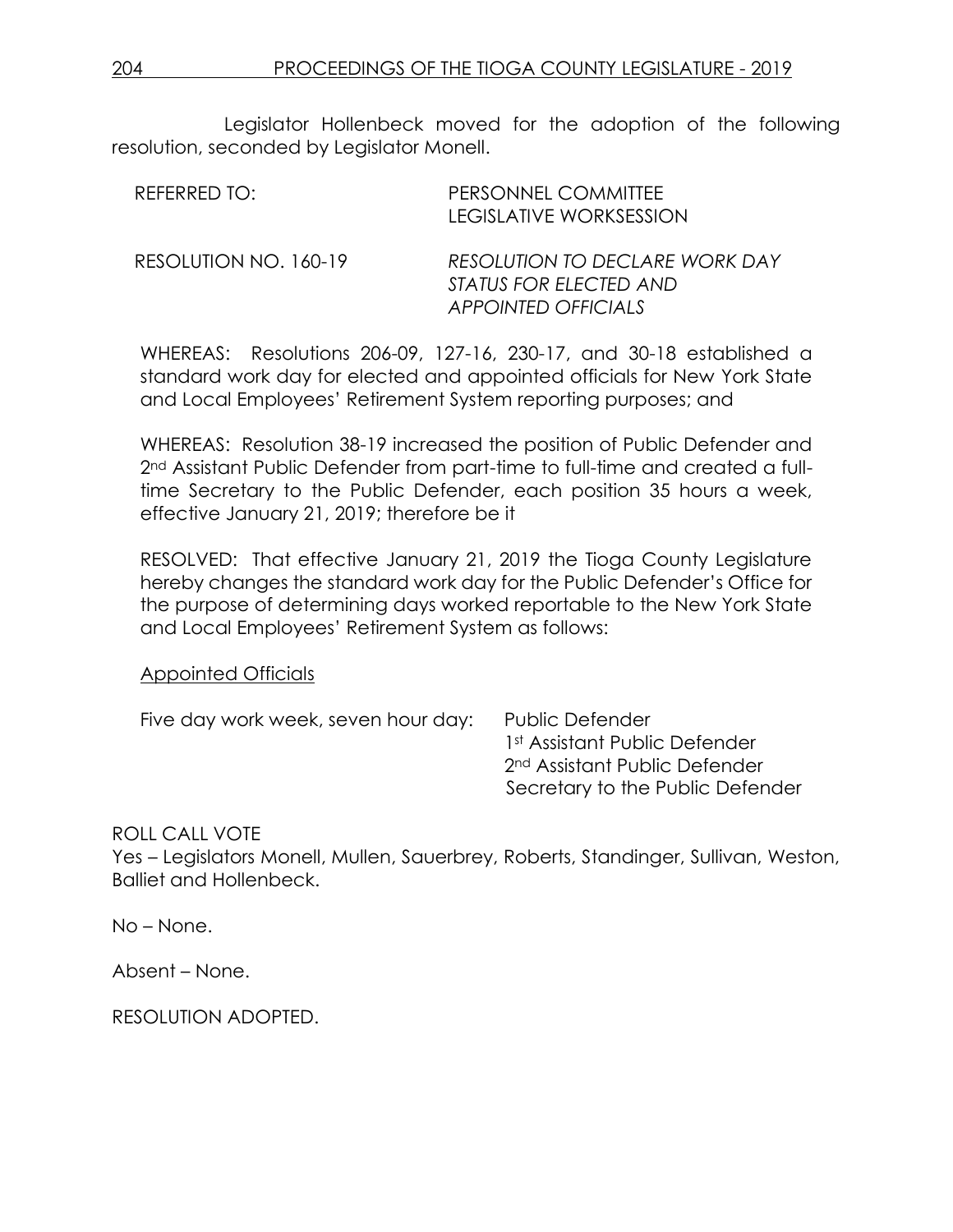Legislator Monell moved for the adoption of the following resolution, seconded by Legislator Hollenbeck.

| REFERRED TO:          | PERSONNEL COMMITTEE<br>LEGISLATIVE WORKSESSION       |
|-----------------------|------------------------------------------------------|
| RESOLUTION NO. 161-19 | STANDARD WORK DAY AND<br><b>REPORTING RESOLUTION</b> |

WHEREAS: The New York State Retirement System created new reporting regulations in 2009 that require establishment of terms and work hours for elected and appointed officials and a resolution stating such at the onset of each term; therefore be it

RESOLVED: That the County of Tioga hereby establishes the following as standard work days for elected and appointed officials, and will report the following days worked to the New York State and Local Employees' Retirement System based on the record of activities maintained and submitted by the following officials to the Clerk of this body;

| <b>Title</b>                                 | <b>Name</b>         | <b>Standard</b><br><b>Work Day</b><br>(Hrs/day) | Term<br><b>Begins/Ends</b> | <b>Participates</b><br><b>in</b><br><b>Employer's</b><br>Time<br>Keeping<br>System<br>(Y/N) | Days/Month<br>(based on<br><b>Record of</b><br><b>Activities)</b> |
|----------------------------------------------|---------------------|-------------------------------------------------|----------------------------|---------------------------------------------------------------------------------------------|-------------------------------------------------------------------|
| <b>Elected Officials</b>                     |                     |                                                 |                            |                                                                                             |                                                                   |
| Legislator                                   | Martha<br>Sauerbrey | 6                                               | $01/01/19 -$<br>12/31/21   | N                                                                                           | 25.20                                                             |
| Legislator                                   | Loretta<br>Sullivan | 6                                               | $01/01/19 -$<br>12/31/21   | N                                                                                           | 4.09                                                              |
| <b>Appointed Officials</b>                   |                     |                                                 |                            |                                                                                             |                                                                   |
| 1 <sup>st</sup> Assistant Public<br>Defender | <b>Todd Miller</b>  |                                                 | $01/01/19 -$<br>12/31/21   | N                                                                                           | 10.46                                                             |

I, Maureen L. Dougherty, Secretary/Clerk of the governing board of the County of Tioga, of the State of New York, do hereby certify that I have compared the foregoing with the original resolution passed by such board at a legally convened meeting held on the 14th day of May, 2019 on file as part of the minutes of such meeting, and that same is a true copy thereof and the whole of such original.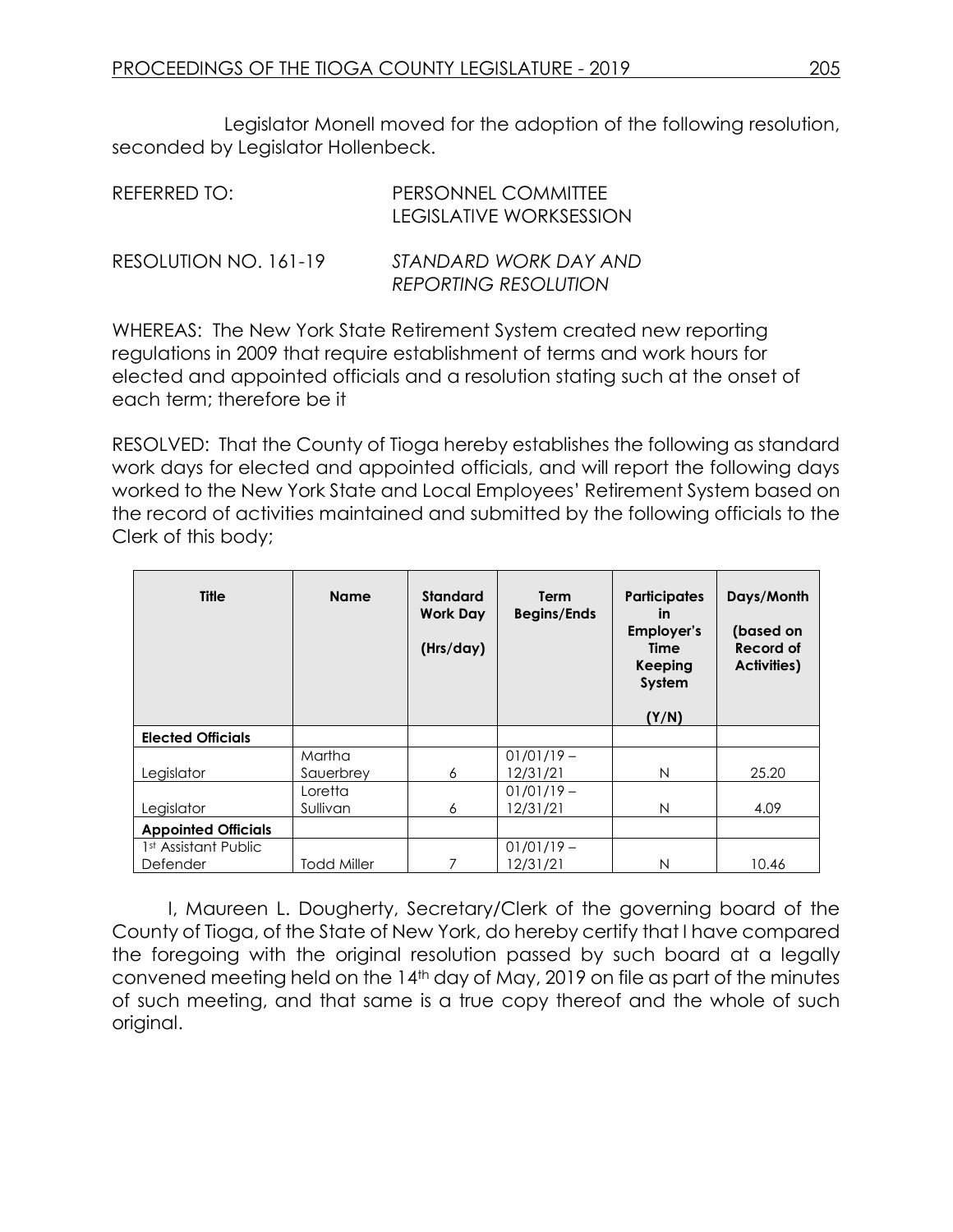IN WITNESS WHEREOF, I have hereunto set my hand and the seal of the Tioga County Legislature on this 14th day of May, 2019.

Tioga County Legislative Clerk

\_\_\_\_\_\_\_\_\_\_\_\_\_\_\_\_\_\_\_\_\_\_\_\_\_\_\_\_\_\_\_\_\_

Affidavit of Posting: I, Maureen L. Dougherty, being duly sworn, depose and say that the posting of the resolution began on May 14, 2019 and continued for at least 30 days. That the resolution was available to the public on the

□ Employer's website at [www.tiogacountyny.com](http://www.tiogacountyny.com/)

□ Official sign board at Tioga County Legislative Office.

□ Main Entrance Clerk's Office at \_\_\_\_\_\_\_\_\_\_\_\_\_\_\_\_\_\_\_\_\_

ROLL CALL VOTE

Yes – Legislators Monell, Mullen, Sauerbrey, Roberts, Standinger, Sullivan, Weston, Balliet and Hollenbeck.

No – None.

Absent – None.

RESOLUTION ADOPTED.

Legislator Standinger moved for the adoption of the following resolution, seconded by Legislator Mullen.

REFERRED TO: HEALTH & HUMAN SERVICES COMMITTEE PERSONNEL COMMITTEE

| RESOLUTION NO. 162-19 | <b>REAUTHORIZE CONTRACT</b>     |
|-----------------------|---------------------------------|
|                       | ACARA (formerly Superior Group) |
|                       | <b>TIOGA CAREER CENTER</b>      |

WHEREAS: Broome & Tioga Counties, in partnership through the Broome/Tioga Workforce Development Board, provides for the delivery of employment and training services under the Workforce Innovation Opportunity Act 2015; and

WHEREAS: The Tioga Career Center continues to have a need for a Resource Room Clerk to assist individuals in the Career Center's Resource Room with operation of computers and various computer programs, to instruct clients on how to use NYS Dept of Labor job site, and to assist clients in accessing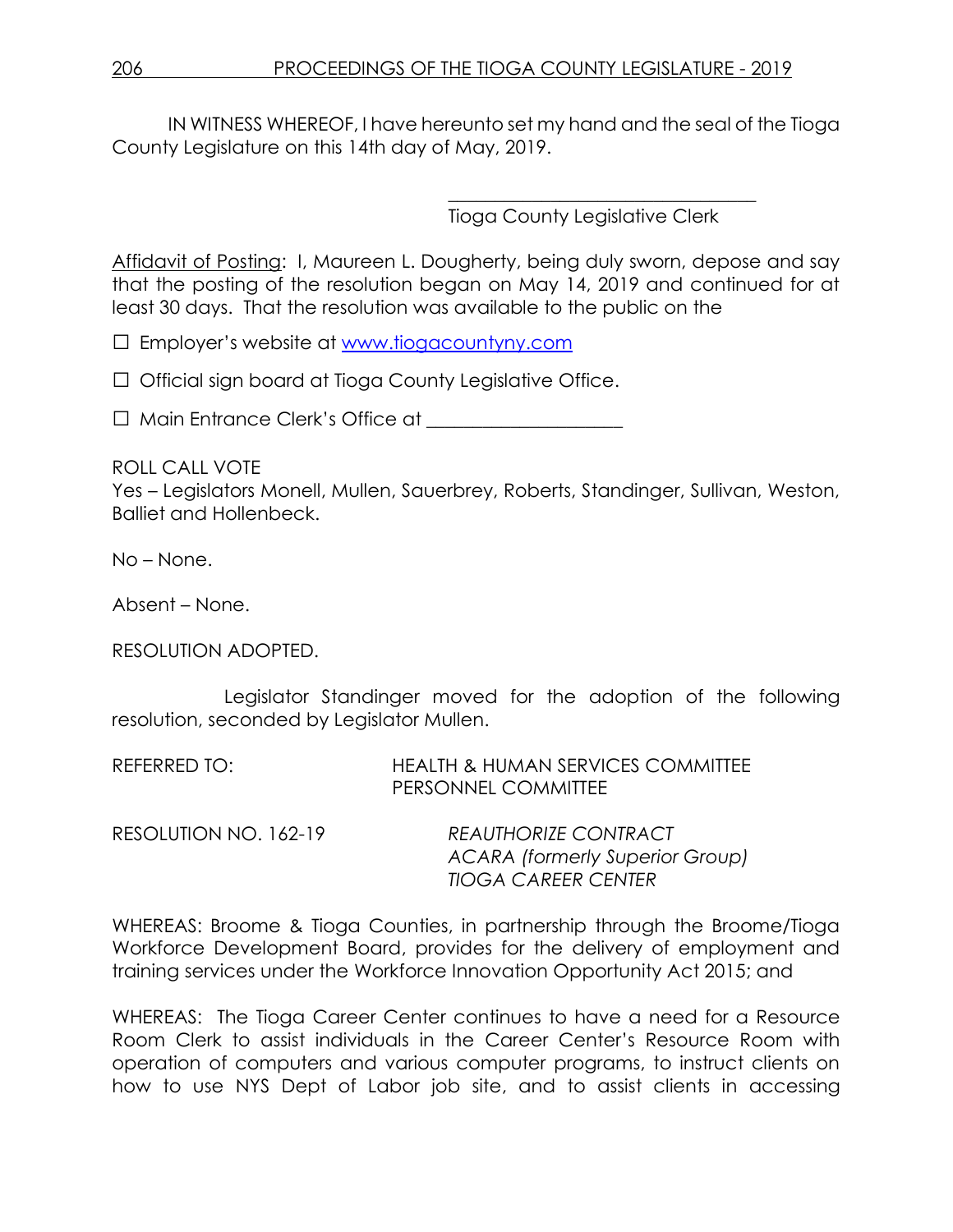employment opportunities; and to assist Workforce staff and businesses in maintaining current job listings; and

WHEREAS: Acara (formerly Superior Group) is able to provide such services for the Tioga Career Center, from July 1, 2019 to June 30, 2020, and said contract is to be funded entirely by the Workforce Innovation Opportunity Act; and

WHEREAS: The funds necessary for said contract are included in the WIOA PY 2019 Budget under the WIOA Grant; and

WHEREAS: The Supervisor of the Tioga Career Center is authorized to enter into such contract as indicated; and

WHEREAS: Said contract would provide for compensation at the bill rate of \$14.21 per hour from 7/1/19-12/30/19, and \$15.10 per hour from 12/31/19-6/30/20 at a maximum of 25 hours per week; therefore be it

RESOLVED: That the Tioga County Legislature authorize the Supervisor of Tioga Career Center to enter into a contract, upon approval by the County Attorney, with Acara at the above bill rate(s) effective July 1, 2019 through June 30, 2020.

#### ROLL CALL VOTE

Yes – Legislators Monell, Mullen, Sauerbrey, Roberts, Standinger, Sullivan, Weston, Balliet and Hollenbeck.

No – None.

Absent – None.

RESOLUTION ADOPTED.

Legislator Roberts moved for the adoption of the following resolution, seconded by Legislator Standinger.

| REFERRED TO:          | <b>PUBLIC WORKS COMMITTEE</b><br>PERSONNEL COMMITTEE |
|-----------------------|------------------------------------------------------|
| RESOLUTION NO. 163-19 | AMEND RESOLUTION 105-19<br><b>PUBLIC WORKS</b>       |

WHEREAS: Resolution 105-19 authorized the creation of two (2) full-time, temporary Construction Inspectors effective May 1, 2019, to work for a duration of at least 12, but no more than 25 weeks during 2019; and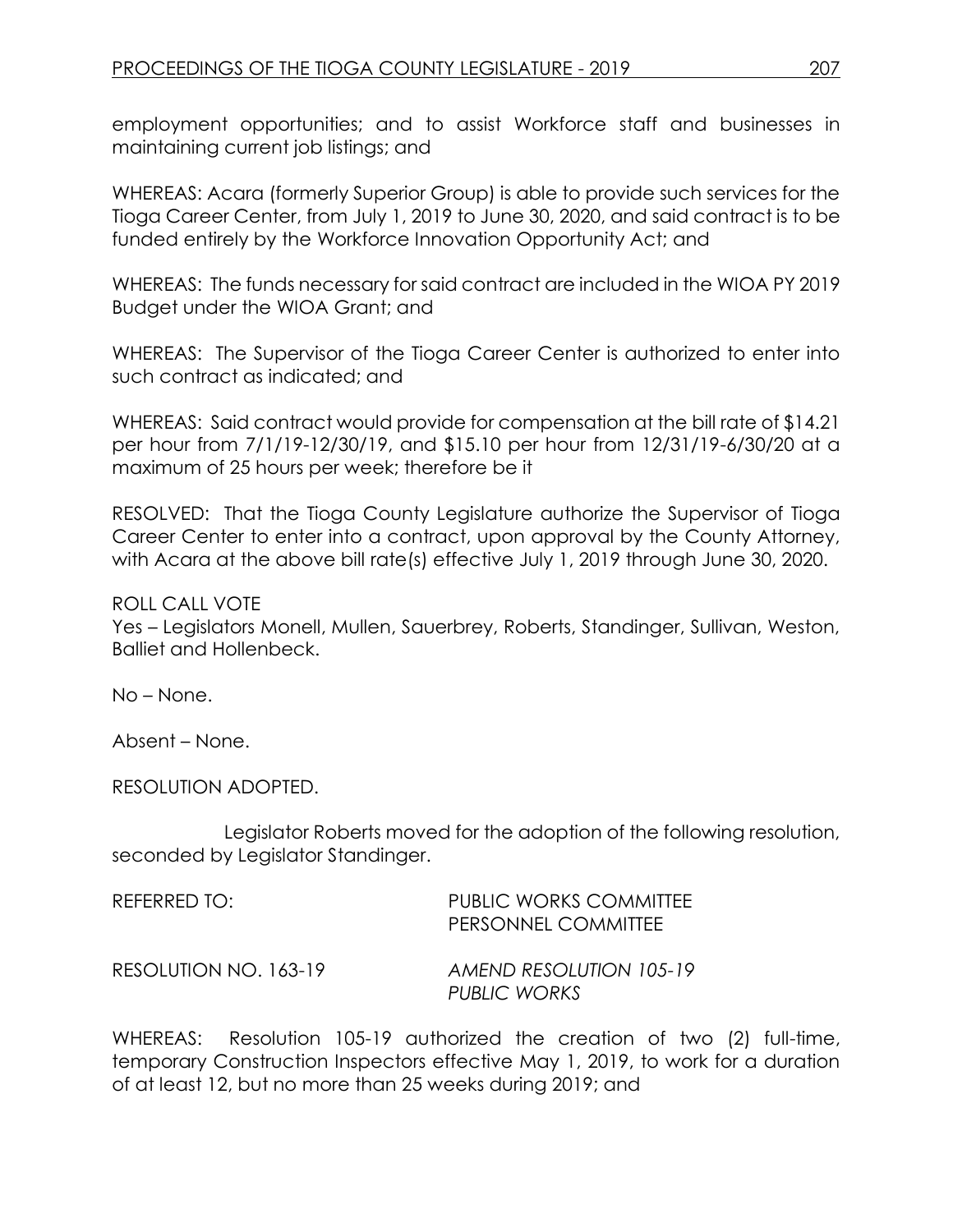WHEREAS: Due to the need to initiate construction projects earlier and for a longer duration than indicated on said resolution, the Commissioner of Public Works has received verbal approval from his legislative committee to authorize employment effective April 15, 2019, for Peter Schultz, who is returning to this seasonal position; therefore be it

RESOLVED: That Resolution 105-19 is amended to reflect that one (1) of the fulltime, temporary Construction Inspector positions shall be effective retroactive to April 15, 2019; and be it further

RESOLVED: The two (2) Construction Inspectors created by Resolution 105-19 shall be employed for a temporary duration not to exceed 35 weeks at 40 hours per week.

ROLL CALL VOTE

Yes – Legislators Monell, Mullen, Sauerbrey, Roberts, Standinger, Sullivan, Weston, Balliet and Hollenbeck.

No – None.

Absent – None.

RESOLUTION ADOPTED.

Legislator Roberts moved for the adoption of the following resolution, seconded by Legislator Standinger.

| REFERRED TO:          | <b>PUBLIC WORKS COMMITTEE</b><br>PERSONNEL COMMITTEE |
|-----------------------|------------------------------------------------------|
| RESOLUTION NO. 164-19 | AUTHORIZE POSITION RECLASSIFICATION<br>PUBLIC WORKS  |

WHEREAS: Legislative approval is required for any position reclassification; and

WHEREAS: As a result of the recent desk audit of a Maintenance Mechanic II (CSEA Grade 4) employee within the Department of Public Works, justification supports that the work being performed on a regular, routine basis is that of a Maintenance Mechanic III (CSEA Grade 3) and representative of a hourly rate difference of .694; therefore be it

RESOLVED: That Thomas Murray's position, Maintenance Mechanic II, shall be reclassified to Maintenance Mechanic III effective retroactive to February 19, 2019; and be it further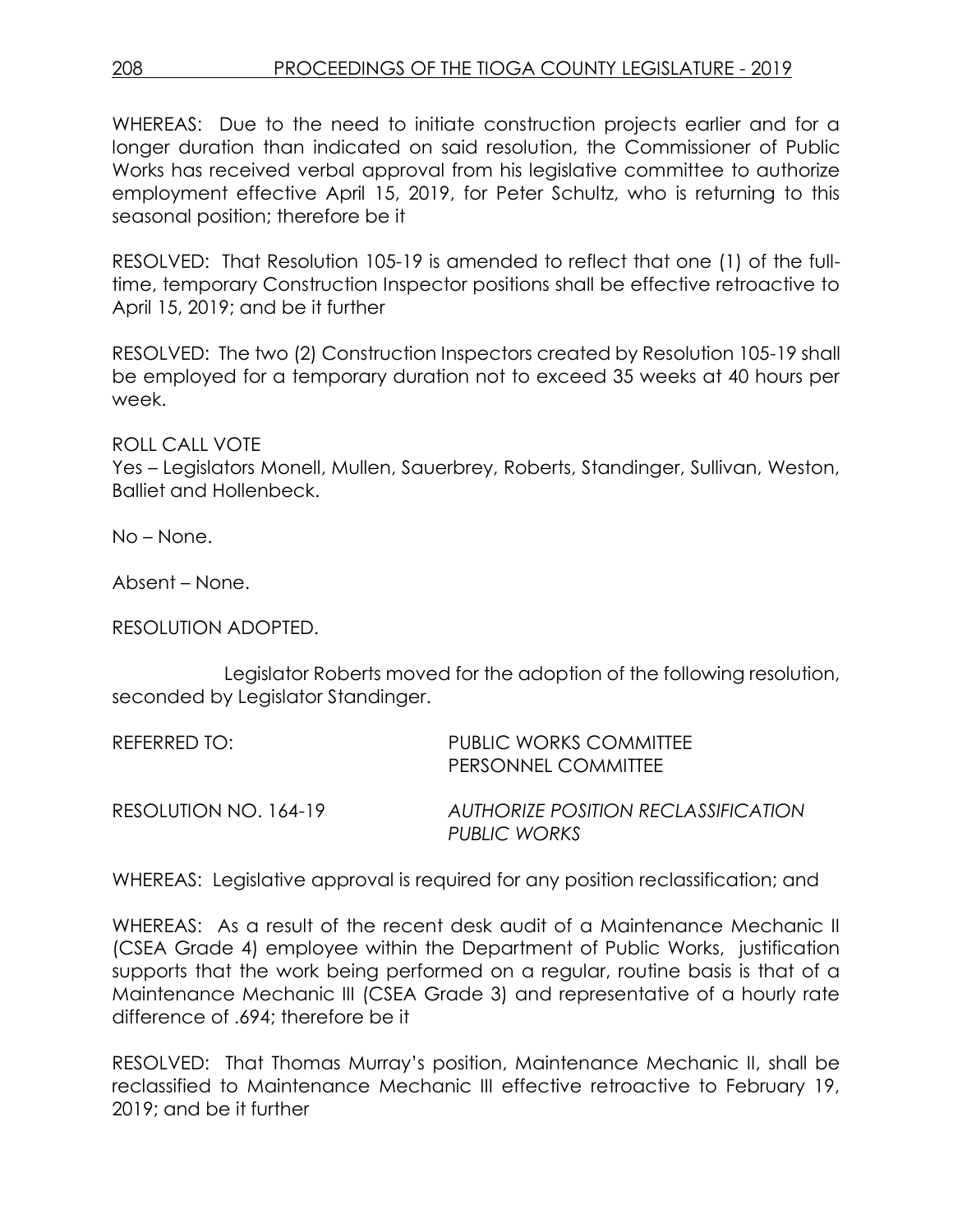RESOLVED: That Mr. Murray's hourly rate shall increase to \$19.4879 effective retroactive to February 19, 2019.

ROLL CALL VOTE

Yes – Legislators Monell, Mullen, Sauerbrey, Roberts, Standinger, Sullivan, Weston, Balliet and Hollenbeck.

No – None.

Absent – None.

RESOLUTION ADOPTED.

Legislator Monell moved for the adoption of the following resolution, seconded by Legislator Hollenbeck.

| REFERRED TO:          | <b>LEGAL / FINANCE COMMITTEE</b><br>PERSONNEL COMMITTEE          |
|-----------------------|------------------------------------------------------------------|
| RESOLUTION NO. 165-19 | AUTHORIZE POSITION RECLASSIFICATION<br><b>TREASURER'S OFFICE</b> |
|                       |                                                                  |

WHEREAS: Legislative approval is required for any position reclassification; and

WHEREAS: As a result of a desk audit conducted in 2018 of a Senior Payroll Clerk position (CSEA SG VII) within the Treasurer's Office the Personnel Officer determined that, in order to safeguard the incumbent, the title would be earmarked for reclassification following the civil service examination for Accounting Associate III (CSEA SG VII); and

WHEREAS: The test results have been released for an examination which was conducted in March and the incumbent currently serving in the Senior Payroll Clerk classification is reachable for appointment from the eligible list for Accounting Associate III; therefore be it

RESOLVED: That The title of Senior Payroll Clerk, currently filled by Katie Chandler, shall be reclassified to Accounting Associate III effective retroactive to May 11, 2019; and be it further

RESOLVED: That there shall be no salary adjustment associated with this reclassification due to the titles' current allocation in the CSEA salary schedule.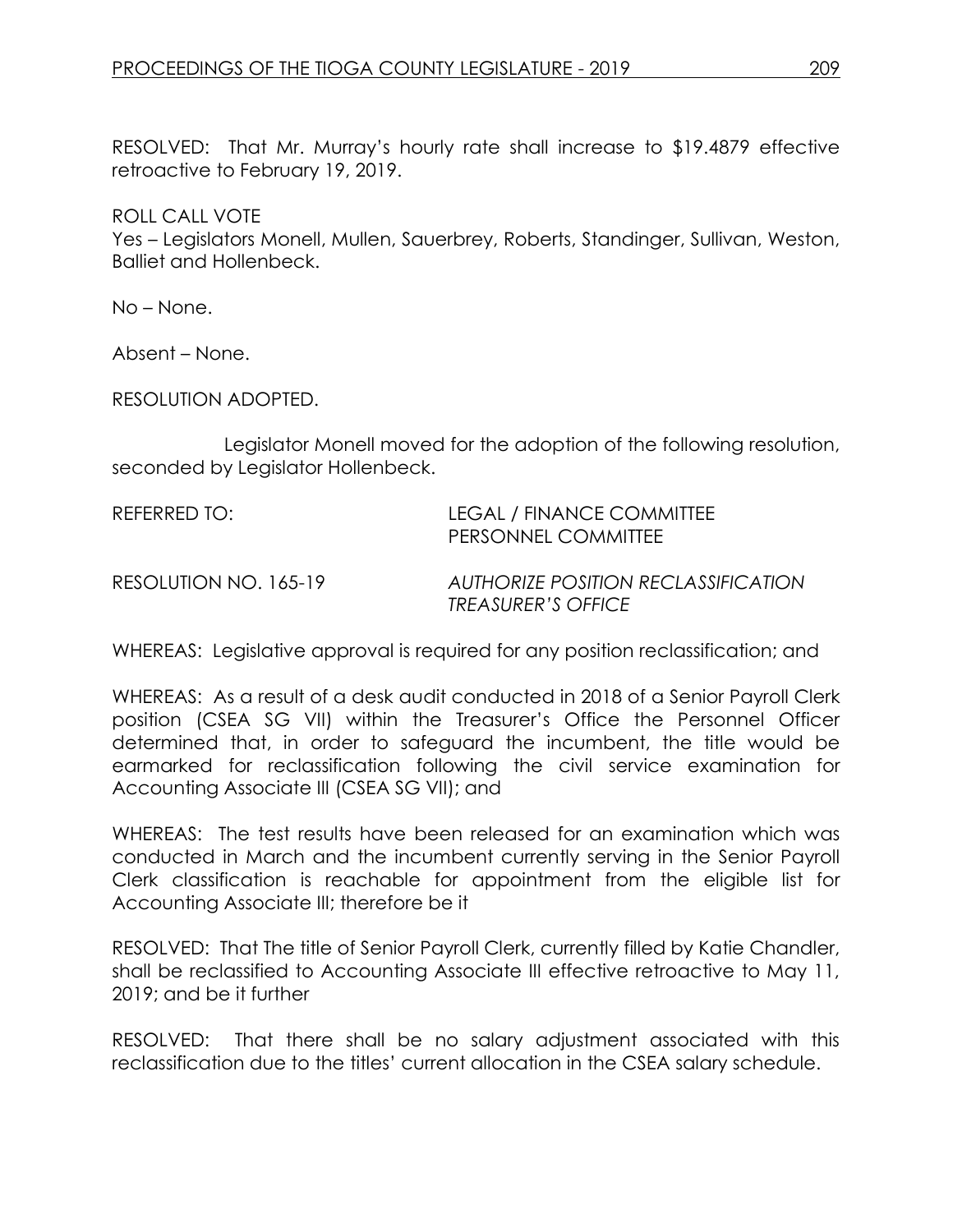Yes – Legislators Monell, Mullen, Sauerbrey, Roberts, Standinger, Sullivan, Weston, Balliet and Hollenbeck.

No – None.

Absent – None.

RESOLUTION ADOPTED.

Legislator Mullen moved for the adoption of the following resolution, seconded by Legislator Standinger.

| REFERRED TO:          | PUBLIC SAFETY COMMITTEE<br>PERSONNEL COMMITTEE                             |
|-----------------------|----------------------------------------------------------------------------|
| RESOLUTION NO. 166-19 | AUTHORIZE APPOINTMENT OF<br><b>UNDERSHERIFF</b><br><b>SHERIFF'S OFFICE</b> |

WHEREAS: Legislative approval is required for any appointment to a non-union position within Tioga County; and

WHEREAS: Due to retirement, the position of Undersheriff within the Sheriff's Office will become vacant on May 25, 2019; and

WHEREAS: The Sheriff has identified a qualified candidate to appoint to the position; and

WHEREAS: During the April 18, 2019, Legislative work session, consensus was given to the Sheriff on the salary offer for his selected candidate; therefore be it

RESOLVED: That the Sheriff is hereby authorized to promote Wayne Moulton to the title of Undersheriff at an annual, non-union salary of \$84,000 effective May 25, 2019.

#### ROLL CALL VOTE

Yes – Legislators Monell, Mullen, Sauerbrey, Roberts, Standinger, Sullivan, Weston, Balliet and Hollenbeck.

No – None.

Absent – None.

RESOLUTION ADOPTED.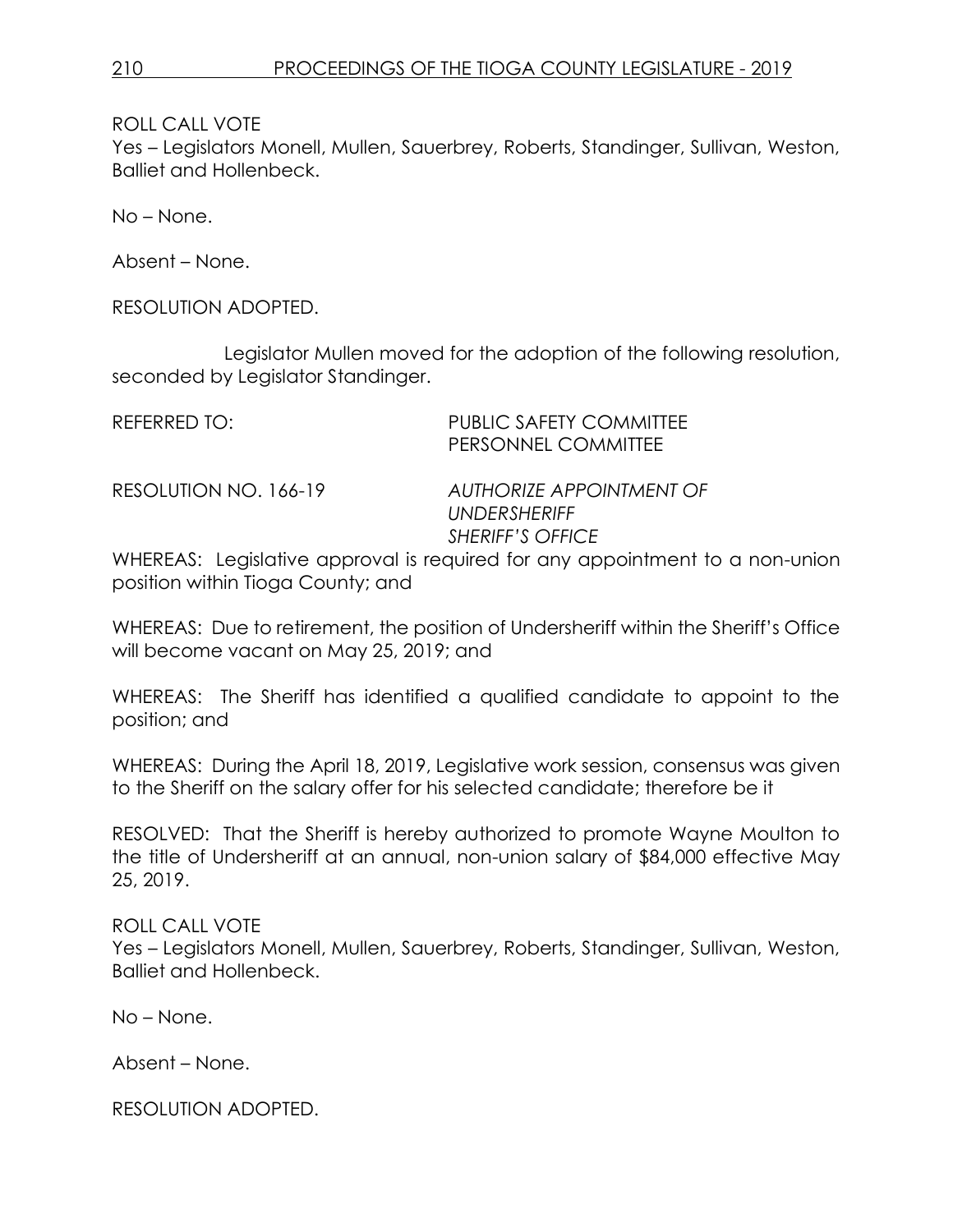Legislator Mullen moved for the adoption of the following resolution, seconded by Legislator Hollenbeck.

| REFERRED TO:          | <b>PUBLIC SAFETY COMMITTEE</b><br>PERSONNEL COMMITTEE                                                    |
|-----------------------|----------------------------------------------------------------------------------------------------------|
| RESOLUTION NO. 167-19 | INCREASE IN HOURS OF PART-TIME POSITION:<br><b>BACKFILL POSITION</b><br>DEPARTMENT OF EMERGENCY SERVICES |

WHEREAS: The Department of Emergency Services has identified a need to increase the hours of one part-time Assistant Fire Coordinator position to meet the needs of the Emergency Medical Services program; and

WHEREAS: The additional funds were allocated in the 2019 Budget; therefore be it

RESOLVED: That the vacant Assistant Fire Coordinator position be increased in hours to 17 per week effective May 29, 2019 and the corresponding non-union salary range be established as \$9,900 – 10,148; and be it further

RESOLVED: That the Director of Emergency Services is hereby approved to appoint Becky Roden to the 17 hr/wk Assistant Fire Coordinator position at an annual salary of \$10,000 effective May 29, 2019.

ROLL CALL VOTE

Yes – Legislators Monell, Mullen, Sauerbrey, Roberts, Standinger, Sullivan, Weston, Balliet and Hollenbeck.

No – None.

Absent – None.

RESOLUTION ADOPTED.

Legislator Hollenbeck moved for the adoption of the following resolution, seconded by Legislator Sullivan.

| REFERRED TO:          | PERSONNEL COMMITTEE<br><b>LEGISLATIVE WORKSESSION</b>                        |
|-----------------------|------------------------------------------------------------------------------|
| RESOLUTION NO. 168-19 | DECREASE INFORMATION SECURITY OFFICER<br>SALARY<br><b>LEGISLATIVE OFFICE</b> |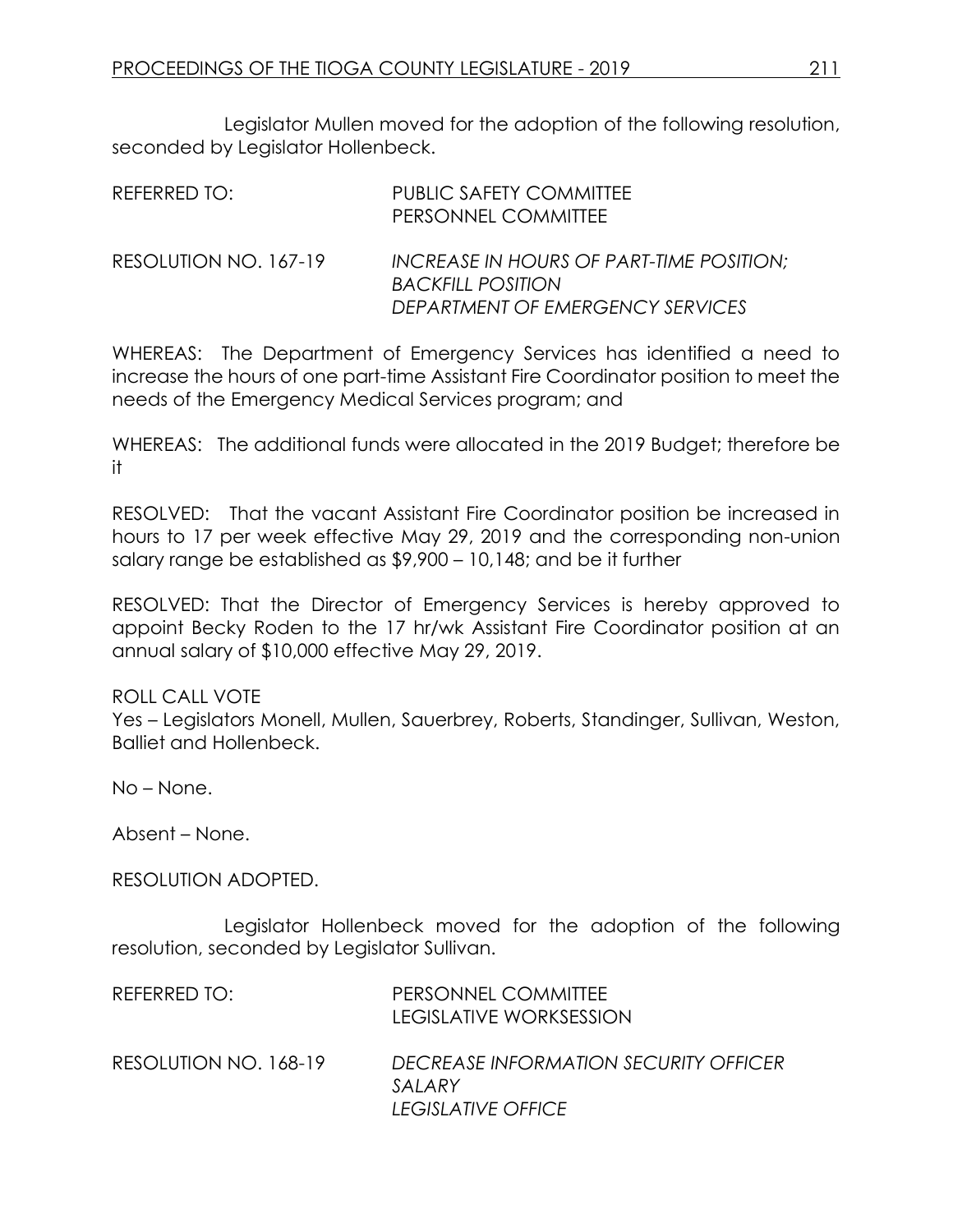WHEREAS: Susan Haskett currently holds the part-time position of Information Security Officer at an annual salary of \$5,330; and

WHEREAS: Due to personal circumstances, Ms. Haskett is requesting her salary be reduced to \$2,450 annually; and

WHEREAS: The Legislature is supportive of said request; therefore be it

RESOLVED: That retroactive to May 11, 2019 Susan Haskett's 2019 salary shall be reduced to \$2,450 annually.

ROLL CALL VOTE

Yes – Legislators Monell, Mullen, Sauerbrey, Roberts, Standinger, Sullivan, Weston, Balliet and Hollenbeck.

No – None.

Absent – None.

RESOLUTION ADOPTED.

Legislator Monell moved for the adoption of the following resolution, seconded by Legislator Hollenbeck.

| REFERRED TO: | <b>LEGAL COMMITTEE AND PERSONNEL</b> |
|--------------|--------------------------------------|
|              | <b>COMMITTEE</b>                     |

RESOLUTION NO. 169-19 *HIRE 2nd ASSISTANT COUNTY ATTORNEY* 

WHEREAS: The position of 2<sup>ND</sup> Assistant County Attorney became vacant on April 12, 2019; and

WHEREAS: The County Attorney received authorization by the Legislature to recruit for said position; and

WHEREAS: The County Attorney has identified Mari K. Townsend as a qualified candidate to fill the position of 2nd Assistant County Attorney; therefore be it

RESOLVED: That the County Attorney is hereby authorized to appoint Mari K. Townsend to the position of 2nd Assistant County Attorney effective May 25, 2019 at an annual salary of \$72,000.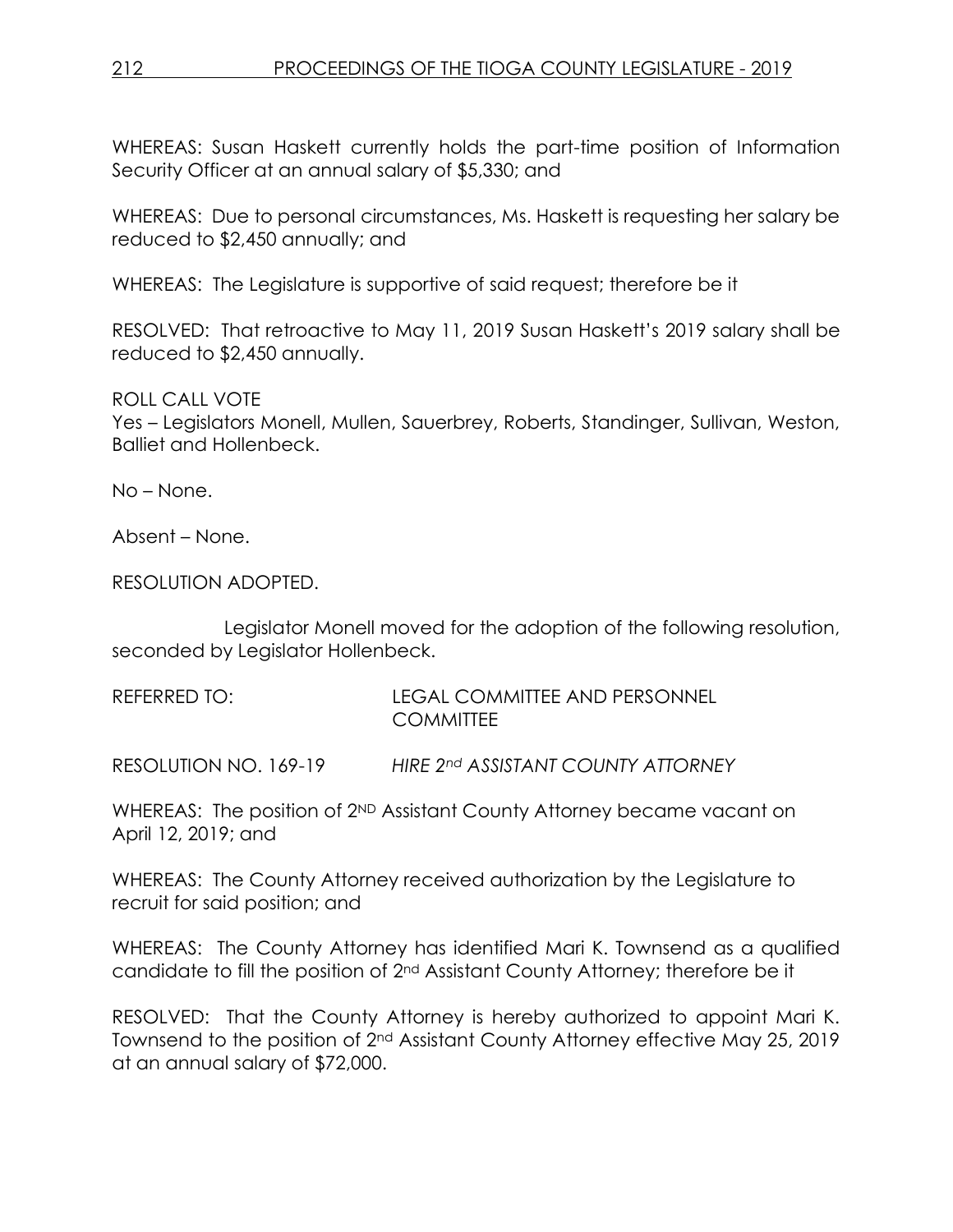Yes – Legislators Monell, Mullen, Sauerbrey, Roberts, Standinger, Sullivan, Weston, Balliet and Hollenbeck.

No – None.

Absent – None.

RESOLUTION ADOPTED.

Legislator Monell made a motion to have the following late-filed resolution considered, seconded by Legislator Mullen and carried.

Legislator Weston moved for the adoption of the following resolution, seconded by Legislator Hollenbeck.

| REFERRED TO:          | ED & P COMMITTEE<br>PERSONNEL COMMITTEE                                                                                     |
|-----------------------|-----------------------------------------------------------------------------------------------------------------------------|
| RESOLUTION NO. 170-19 | AUTHORIZE APPOINTMENT OF COMMUNITY<br>DEVELOPMENT SPECIALIST IN THE<br>ECONOMIC DEVELOPMENT & PLANNING<br><b>DEPARTMENT</b> |

WHEREAS: Resolution 110-19 authorized the funding of a full-time Community Development Specialist position; and

WHEREAS: The Director of Economic Development & Planning has conducted a recruitment search and has identified a candidate, which Personnel has found to be qualified; therefore be it

RESOLVED: That the Director of Economic Development & Planning is hereby authorized to appoint Abbey Hendrickson to the position of Community Development Specialist at an annual salary of \$50,000 effective on or after June 24th, 2019, but in accordance with payroll processing standards; and be it further

RESOLVED: That said appointment shall be provisional pending the outcome of a civil service examination.